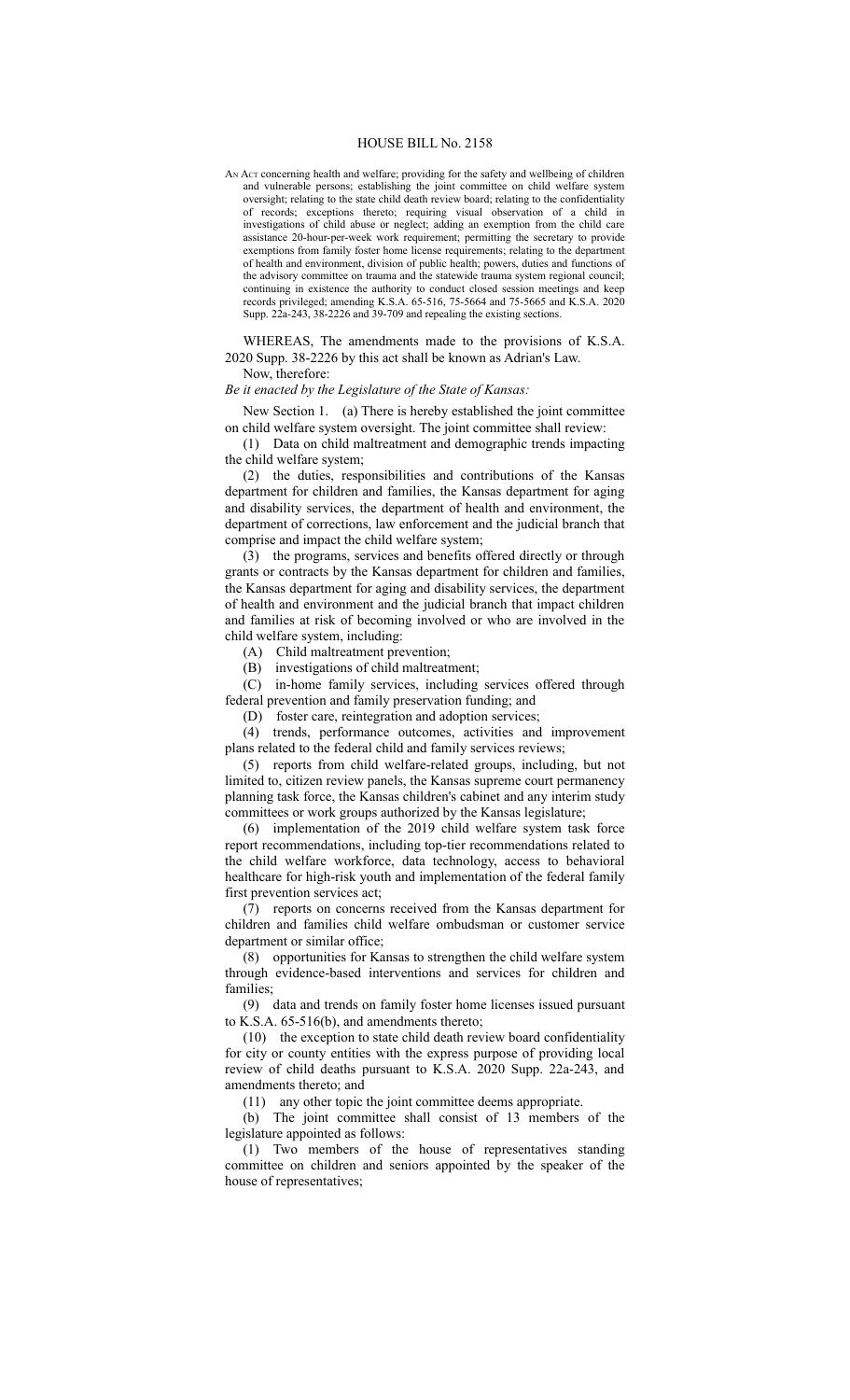(2) one member of the house of representatives standing committee on children and seniors appointed by the minority leader of the house of representatives;

(3) two members of the senate standing committee on public health and welfare appointed by the president of the senate;

(4) one member of the senate standing committee on public health and welfare appointed by the minority leader of the senate;

(5) two members of the house of representatives appointed by the speaker of the house of representatives;

(6) one member of the house of representatives appointed by the minority leader of the house of representatives;

(7) two members of the senate appointed by the president of the senate;

(8) one member of the senate appointed by the minority leader of the senate; and

(9) one member of the house of representatives appointed by the majority leader of the house of representatives.

(c) Members shall be appointed for terms coinciding with the legislative terms for which such members are elected or appointed. All members appointed to fill vacancies in the membership of the joint committee and all members appointed to succeed members appointed to the membership on the joint committee shall be appointed in the manner provided for the original appointment of the member succeeded.

(d) (1) Within 30 days of the effective date of this section, the first chairperson of the joint committee shall be appointed by the president of the senate from among the members of the joint committee appointed by the president of the senate. The chairperson and vicechairperson of the joint committee shall alternate annually between the members appointed by the president of the senate and the speaker of the house of representatives.

(2) The speaker of the house of representatives shall designate a representative member to be the chairperson or the vice-chairperson of the joint committee as provided in this section. The president of the senate shall designate a senator member to be the chairperson or the vice-chairperson of the joint committee as provided in this section. The ranking minority member shall be from the same chamber as the chairperson. The minority leader of the senate shall designate a senator member to the the ranking minority member of the joint committee as provided in this section. The minority leader of the house of representatives shall designate a representative member to be the ranking minority member of the joint committee as provided in this section.

(e) The members originally appointed as members of the joint committee shall meet upon the call of the chairperson on or after January 1, 2021. Thereafter, the joint committee shall meet at least once during each of the first and second calendar quarters when the legislature is in regular session and at least once during each of the third and fourth calendar quarters, on the call of the chairperson, but not to exceed six meetings in a calendar year.

(f) Seven members of the joint committee shall constitute a quorum.

(g) At the beginning of each regular session of the legislature, the joint committee shall submit to the president of the senate, the speaker of the house of representatives, the house standing committee on children and seniors and the senate standing committee on public health and welfare a written report that shall include recommended changes to current laws, rules and regulations and policies regarding the safety and well-being of children in the child welfare system in the state of Kansas.

(h) Members of the joint committee shall be paid compensation, amounts for travel expenses and subsistence expenses or allowances as provided in K.S.A. 75-3212, and amendments thereto, for attendance at any meeting of the joint committee or any subcommittee meeting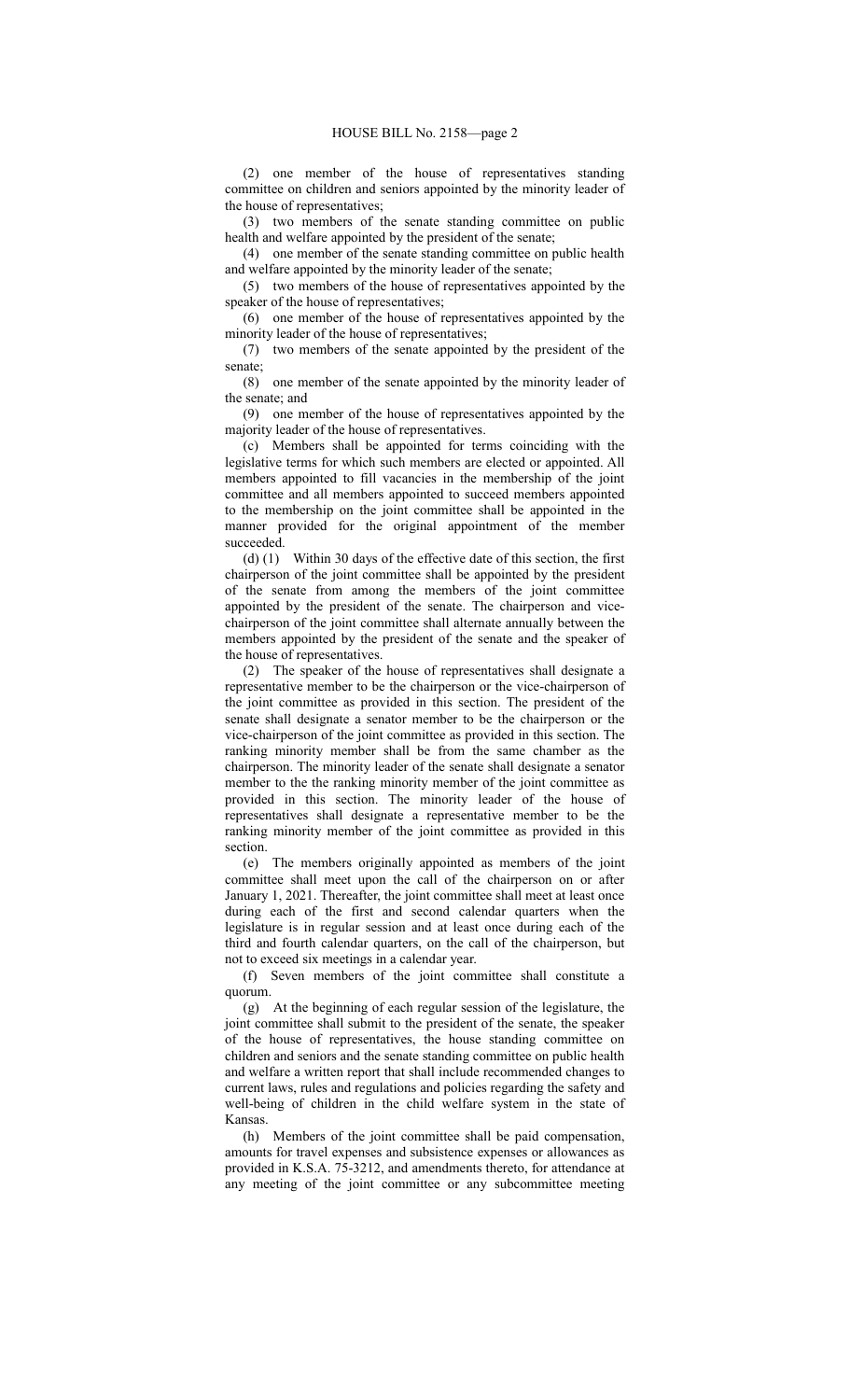authorized by the committee.

(i) In accordance with K.S.A. 46-1204, and amendments thereto, the legislative coordinating council may provide for such professional services as may be requested by the joint committee.

(j) The joint committee may make recommendations and introduce legislation as it deems necessary in performing its functions.

Sec. 2. K.S.A. 2020 Supp. 22a-243 is hereby amended to read as follows: 22a-243. (a) There is hereby established a state child death review board, which shall be composed of:

(1) One member appointed by each of the following officers to represent the officer's agency: The attorney general, the director of the Kansas bureau of investigation, the secretary for children and families, the secretary of health and environment and the commissioner of education;

(2) three members appointed by the state board of healing arts, one of whom shall be a district coroner and two of whom shall be physicians licensed to practice medicine and surgery, one specializing in pathology and the other specializing in pediatrics;

(3) one person appointed by the attorney general to represent advocacy groups-which *that* focus attention on child abuse awareness and prevention; and

(4) one county or district attorney appointed by the Kansas county and district attorneys association.

(b) The chairperson of the state review board shall be the member appointed by the attorney general to represent the office of the attorney general.

(c) The state child death review board shall be within the office of the attorney general as a part thereof. All budgeting, purchasing and related management functions of the board shall be administered under the direction and supervision of the attorney general. All vouchers for expenditures and all payrolls of the board shall be approved by the chairperson of the board and by the attorney general. The state review board shall establish and maintain an office in Topeka.

(d) The state review board shall meet at least annually to review all reports submitted to the board. The chairperson of the state review board may call a special meeting of the board at any time to review any report of a child death.

(e) Within the limits of appropriations therefor, the state review board shall appoint an executive director who shall be in the unclassified service of the Kansas civil service act and shall receive an annual salary fixed by the state review board.

(f) Within the limits of appropriations therefor, the state review board may employ other persons who shall be in the classified service of the Kansas civil service act.

(g) Members of the state review board shall not receive compensation, subsistence allowances, mileage and expenses as provided by K.S.A. 75-3223, and amendments thereto, for attending meetings or subcommittee meetings of the board.

(h) The state review board shall develop a protocol to be used by the state review board. The protocol shall include written guidelines for coroners to use in identifying any suspicious deaths, procedures to be used by the board in investigating child deaths, methods to ensure coordination and cooperation among all agencies involved in child deaths and procedures for facilitating prosecution of perpetrators when it appears the cause of a child's death was from abuse or neglect. The protocol shall be adopted by the state review board by rules and regulations.

(i) The state review board shall submit an annual report to the governor and the legislature on or before October 1 of each year, commencing October 1993. Such report shall include the findings of the board regarding reports of child deaths, the board's analysis and the board's recommendations for improving child protection, including recommendations for modifying statutes, rules and regulations, policies and procedures.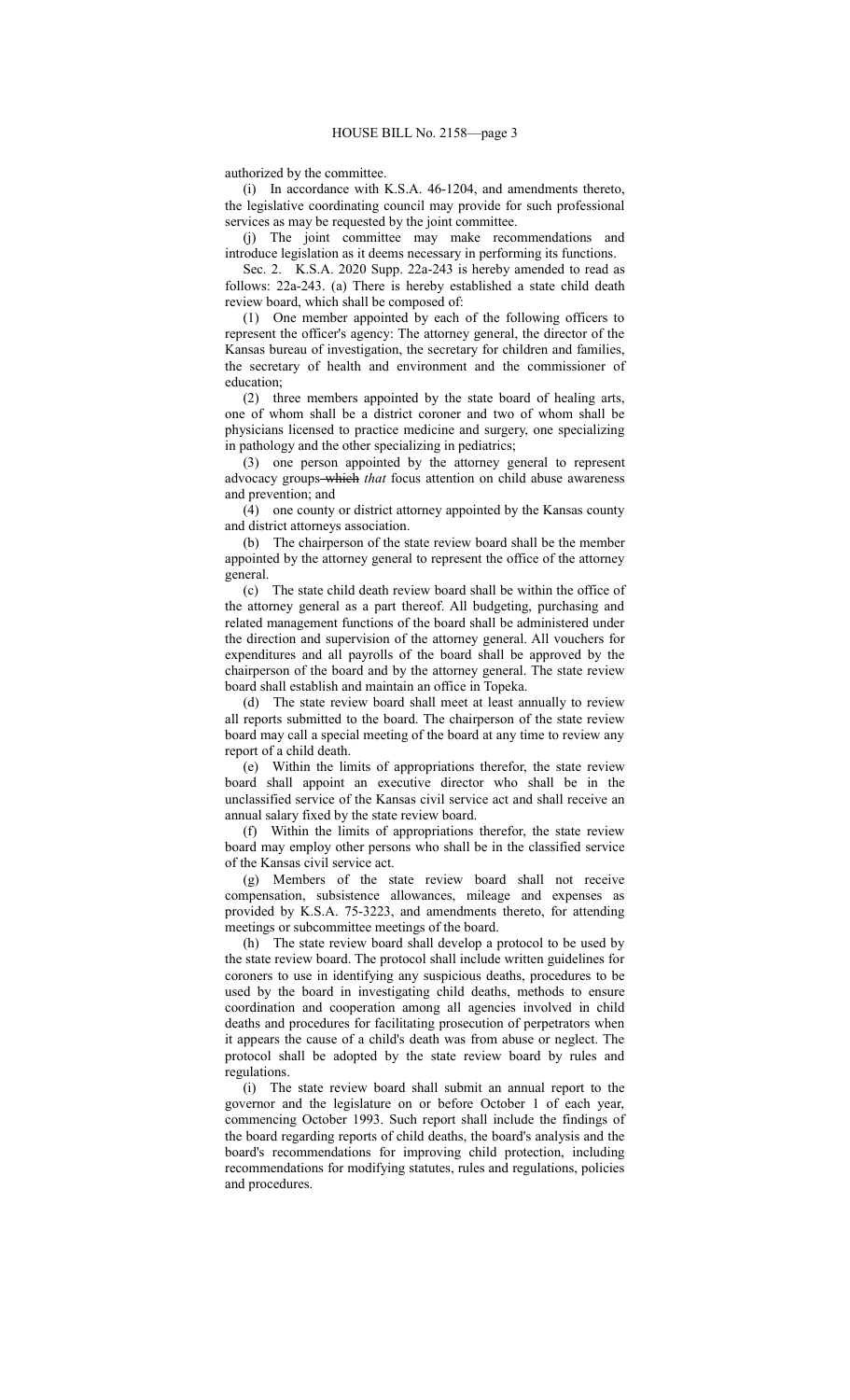(j) Information acquired by, and records of, the state review board shall be confidential, shall not be disclosed and shall not be subject to subpoena, discovery or introduction into evidence in any civil or criminal proceeding, except that such information and records may be disclosed to any member of the legislature or any legislative committee which has legislative responsibility of the enabling or appropriating legislation, carrying out such member's or committee's official functions. The legislative committee, in accordance with K.S.A. 75- 4319, and amendments thereto, shall recess for a closed or executive meeting to receive and discuss information received by the committee pursuant to this subsection *the state review board or the board's designee may disclose such information and records to:*

*(1) Any member of the legislature or a legislative committee that has legislative responsibility of the enabling or appropriating legislation, if such member or committee is carrying out the official functions of such member or committee, and if any such committee recesses into a closed or executive meeting pursuant to K.S.A. 75- 4319(a), and amendments thereto, and has taken appropriate steps to preserve its privacy;*

*(2) any person or entity contracting with the state review board, if the board has determined that disclosure of such information and records is essential for completion of the contract, and the board has taken appropriate steps to preserve confidentiality;*

*(3) any person or entity, if the information and records being disclosed are statistics or conclusions of the state review board of the same type included in its annual report pursuant to subsection (i);*

*(4) any law enforcement agency of the state or any political subdivision thereof, if the state review board determines that the information and records being disclosed were not previously available to such law enforcement agency for the investigation of the cause of the child's death; and:*

*(A) The board determines that the cause of the child's death was from abuse or neglect; or*

*(B) the board does not determine that the child's death was from abuse or neglect and has knowledge of a law enforcement investigation based on an official offense report as required in K.S.A. 2020 Supp. 21- 2501a, and amendments thereto, of abuse or neglect involving the death of a child;*

*(5) any county or district attorney, if the state review board determines that the information and records being disclosed were not previously available to such county or district attorney for the prosecution of any crimes related to the cause of the child's death; and: (A) The board determines that the cause of the child's death was*

*from abuse or neglect; or*

*(B) the board does not determine that the child's death was from abuse or neglect and has knowledge of a law enforcement investigation based on an official offense report as required in K.S.A. 2020 Supp. 21- 2501a, and amendments thereto, of abuse or neglect involving the death of a child;*

*(6) (A) any entity established by a city or county for the express purpose of providing a local review of child deaths if the information and records being disclosed are related to a child's death in an instance when:*

*(i) Such death occurred in such city or county; or*

*(ii) such child was a resident of such city or county;*

*(B) the provisions of this paragraph shall expire on July 1, 2026, unless the legislature reviews and reenacts such provisions prior to July 1, 2026; and*

*(C) the joint committee on child welfare system oversight shall review the provisions of this paragraph pursuant to section 1, and amendments thereto;*

*(7) any licensing body as defined by K.S.A. 74-146, and amendments thereto, if:*

*(A) The information and records being disclosed are related to a*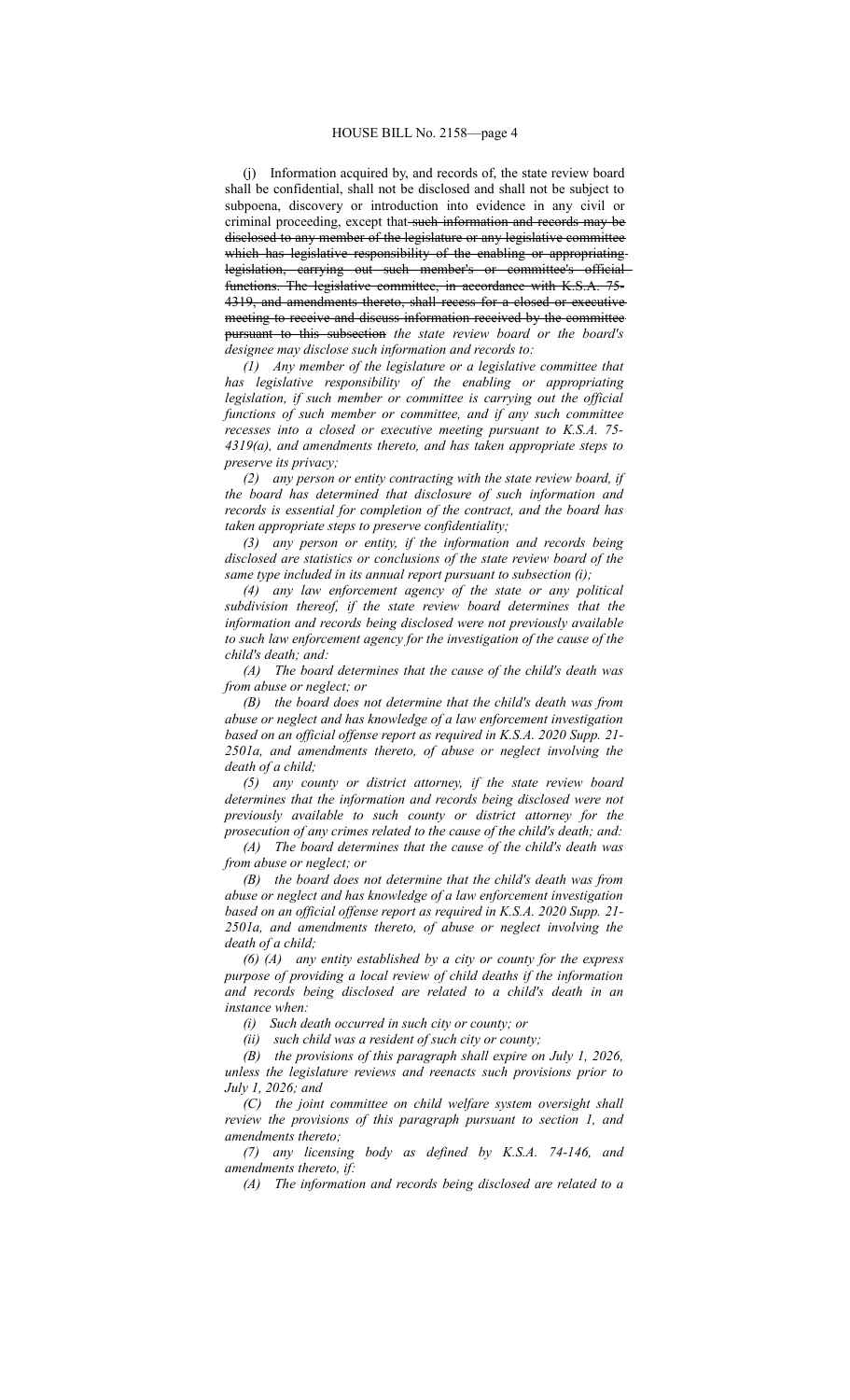*disciplinary complaint against a person licensed by such licensing body;*

*(B) any member of the state review board is under a professional obligation to make a disciplinary complaint against a person licensed by such licensing body; or*

*(C) a person licensed by such licensing body may have caused or contributed to the child's death; and*

*(8) a governmental agency or an organization that has a federalwide assurance (FWA) for the protection of human subjects in good standing with the United States department of health and human services officer for human research protections, if:*

*(A) The agency or organization provides documentation that an institutional review board designated in the FWA has reviewed the organization's research proposal;*

*(B) personally identifiable information is redacted from the disclosure;*

*(C) the disclosure is only for the purpose of health or education; and*

*(D) the agency or organization requires all persons granted access to the disclosed information and records to sign a confidentiality agreement prior to receipt of the disclosed information and records*.

(k) The state review board may adopt rules and regulations as necessary to carry out the provisions of K.S.A. 22a-241 through 22a-244, and amendments thereto.

Sec. 3. K.S.A. 2020 Supp. 38-2226 is hereby amended to read as follows: 38-2226. (a) *Investigation for child abuse or neglect.* The secretary and law enforcement officers shall have the duty to receive and investigate reports of child abuse or neglect for the purpose of determining whether the report is valid and whether action is required to protect a child. Any person or agency which maintains records relating to the involved child which are relevant to any investigation conducted by the secretary or law enforcement agency under this code shall provide the secretary or law enforcement agency with the necessary records to assist in investigations. In order to provide such records, the person or agency maintaining the records shall receive from the secretary or law enforcement: (1) A written request for information; and (2) a written notice that the investigation is being conducted by the secretary or law enforcement. If the secretary and such officers determine that no action is necessary to protect the child but that a criminal prosecution should be considered, such law enforcement officers shall make a report of the case to the appropriate law enforcement agency.

(b) *Joint investigations.* When a report of child abuse or neglect indicates: (1) That there is serious physical harm to, serious deterioration of or sexual abuse of the child; and (2) that action may be required to protect the child, the investigation shall be conducted as a joint effort between the secretary and the appropriate law enforcement agency or agencies, with a free exchange of information between them pursuant to K.S.A. 2020 Supp. 38-2210, and amendments thereto. If a statement of a suspect is obtained by either agency, a copy of the statement shall be provided to the other.

(c) *Investigation of certain cases.* Suspected child abuse or neglect which occurs in an institution operated by the Kansas department of corrections shall be investigated by the attorney general or secretary of corrections. Any suspected child abuse or neglect in an institution operated by the Kansas department for aging and disability services, or by persons employed by the Kansas department for aging and disability services or the Kansas department for children and families, or of children of persons employed by either department, shall be investigated by the appropriate law enforcement agency.

(d) *Coordination of investigations by county or district attorney.* If a dispute develops between agencies investigating a reported case of child abuse or neglect, the appropriate county or district attorney shall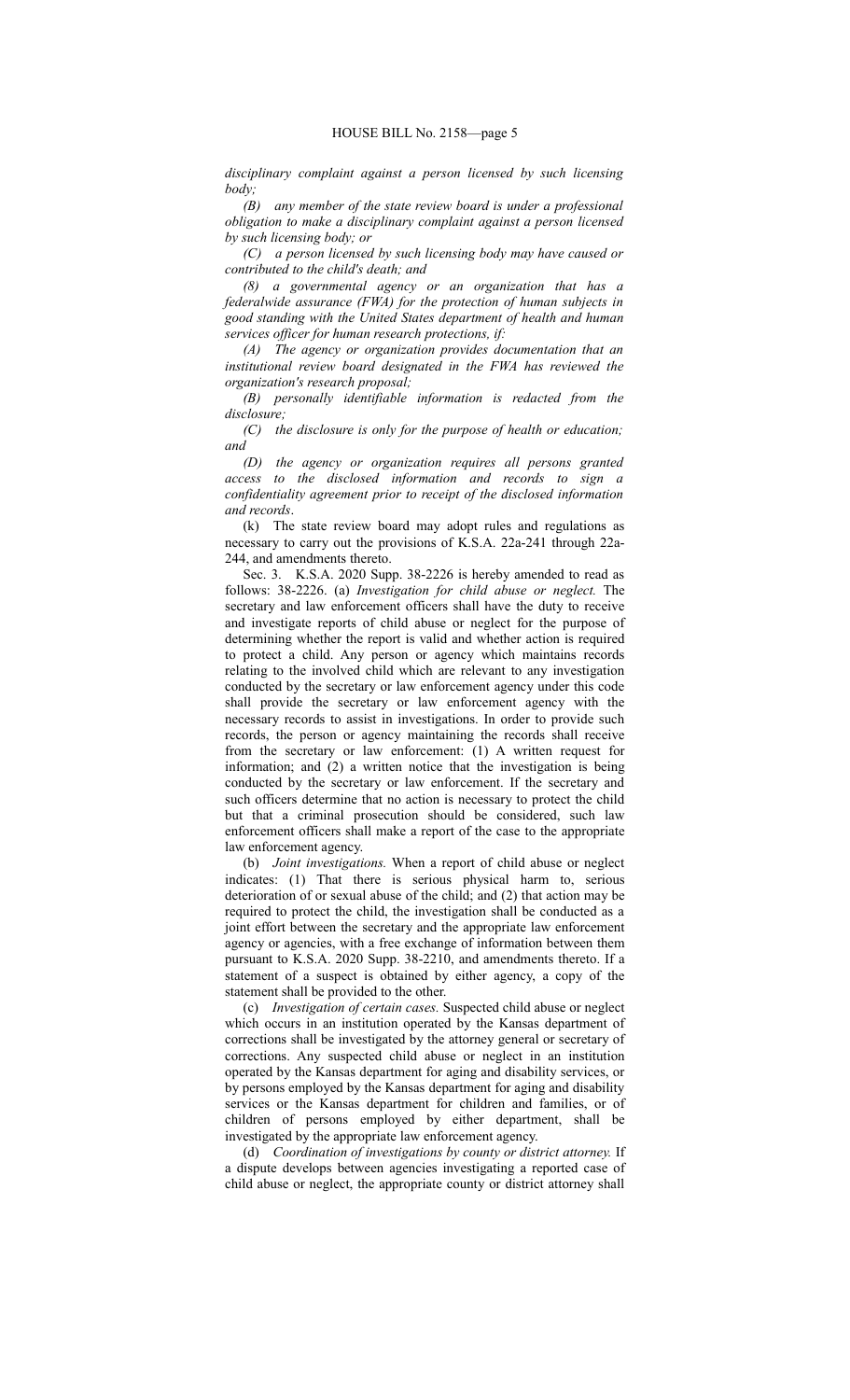take charge of, direct and coordinate the investigation.

(e) *Investigations concerning certain facilities.* Any investigation involving a facility subject to licensing or regulation by the secretary of health and environment shall be promptly reported to the state secretary of health and environment.

(f) *Cooperation between agencies.* Law enforcement agencies and the secretary shall assist each other in taking action which is necessary to protect a child regardless of which agency conducted the initial investigation.

(g) *Cooperation between school personnel and investigative agencies.* (1) Educational institutions, the secretary and law enforcement agencies shall cooperate with each other in the investigation of reports of suspected child abuse or neglect. The secretary and law enforcement agencies shall have access to a child in a setting designated by school personnel on the premises of an educational institution. Attendance at an interview conducted on such premises shall be at the discretion of the agency conducting the interview, giving consideration to the best interests of the child. To the extent that safety and practical considerations allow, law enforcement officers on such premises for the purpose of investigating a report of suspected child abuse or neglect shall not be in uniform.

(2) The secretary or a law enforcement officer may request the presence of school personnel during an interview if the secretary or officer determines that the presence of such person might provide comfort to the child or facilitate the investigation.

*(h) Visual observation required. As part of any investigation conducted pursuant to this section, the secretary, or the secretary's designee, or the law enforcement agency, or such agency's designee, that is conducting the investigation shall visually observe the child who is the alleged victim of abuse or neglect. In the case of a joint investigation conducted pursuant to subsection (b), the secretary and the investigating law enforcement agency, or the designees of the secretary and such agency, shall both visually observe the child who is the alleged victim of abuse or neglect. All investigation reports shall include the date, time and location of any visual observation of a child that is required by this subsection.*

Sec. 4. K.S.A. 2020 Supp. 39-709 is hereby amended to read as follows: 39-709. (a) *General eligibility requirements for assistance for which federal moneys are expended.* Subject to the additional requirements below, assistance in accordance with plans under which federal moneys are expended may be granted to any needy person who:

(1) Has insufficient income or resources to provide a reasonable subsistence compatible with decency and health. Where a husband and wife or cohabiting partners are living together, the combined income or resources of both shall be considered in determining the eligibility of either or both for such assistance unless otherwise prohibited by law. The secretary, in determining need of any applicant for or recipient of assistance shall not take into account the financial responsibility of any individual for any applicant or recipient of assistance unless such applicant or recipient is such individual's spouse, cohabiting partner or such individual's minor child or minor stepchild if the stepchild is living with such individual. The secretary in determining need of an individual may provide such income and resource exemptions as may be permitted by federal law. For purposes of eligibility for temporary assistance for needy families, for food assistance and for any other assistance provided through the Kansas department for children and families under which federal moneys are expended, the secretary for children and families shall consider one motor vehicle owned by the applicant for assistance, regardless of the value of such vehicle, as exempt personal property and shall consider any equity in any boat, personal water craft, recreational vehicle, recreational off-highway vehicle or all-terrain vehicle, as defined by K.S.A. 8-126, and amendments thereto, or any additional motor vehicle owned by the applicant for assistance to be a nonexempt resource of the applicant for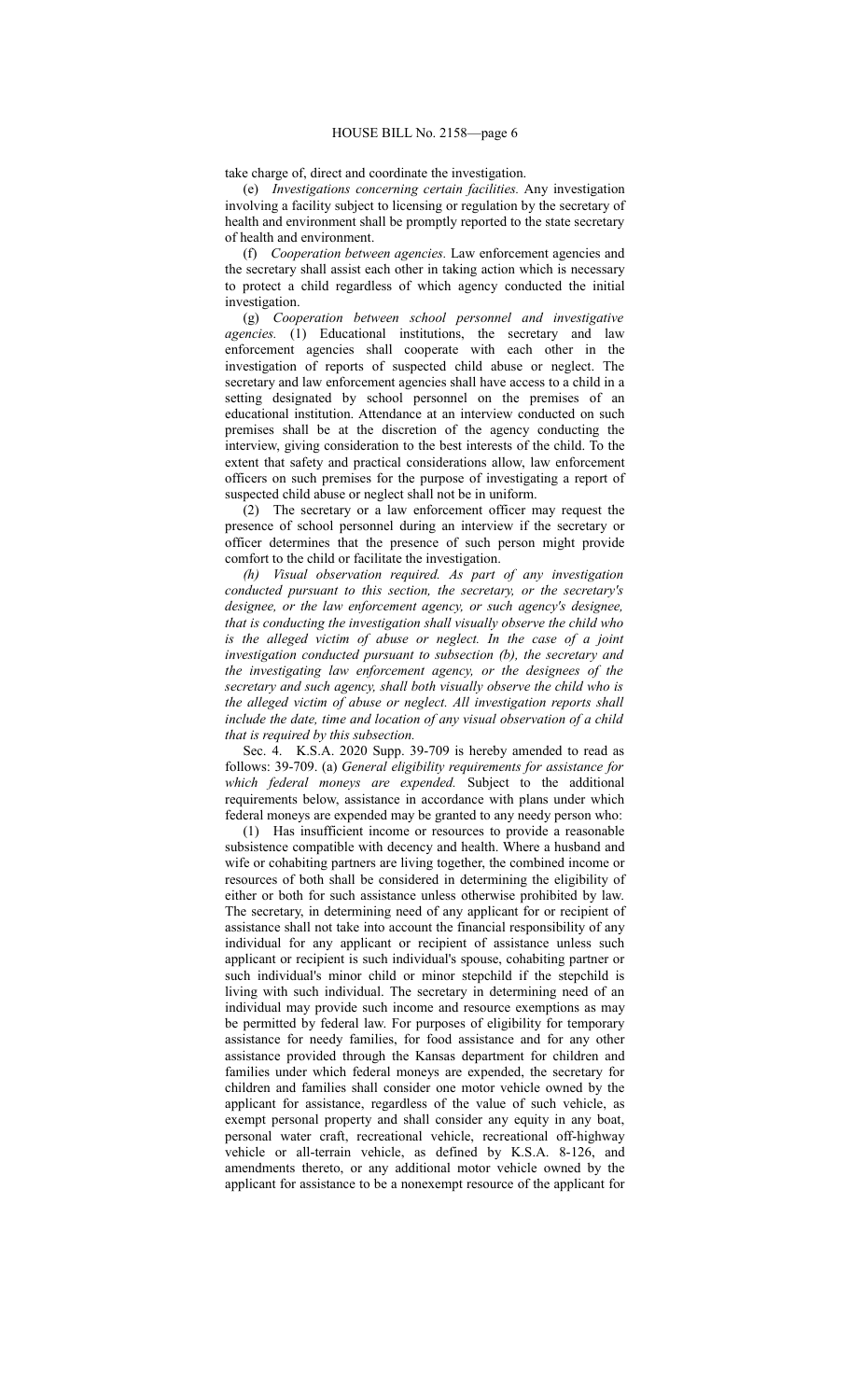assistance except that any additional motor vehicle used by the applicant, the applicant's spouse or the applicant's cohabiting partner for the primary purpose of earning income may be considered as exempt personal property in the secretary's discretion.

(2) Is a citizen of the United States or is an alien lawfully admitted to the United States and who is residing in the state of Kansas.

(b) *Temporary assistance for needy families.* Assistance may be granted under this act to any dependent child, or relative, subject to the general eligibility requirements as set out in subsection (a), who resides in the state of Kansas or whose parent or other relative with whom the child is living resides in the state of Kansas. Such assistance shall be known as temporary assistance for needy families. Where the husband and wife or cohabiting partners are living together, both shall register for work under the program requirements for temporary assistance for needy families in accordance with criteria and guidelines prescribed by rules and regulations of the secretary.

(1) As used in this subsection, "family group" or "household" means the applicant or recipient for TANF, child care subsidy or employment services and all individuals living together in which there is a relationship of legal responsibility or a qualifying caretaker relationship. This will include a cohabiting boyfriend or girlfriend living with the person legally responsible for the child. The family group shall not be eligible for TANF if the family group contains at least one adult member who has received TANF, including the federal TANF assistance received in any other state, for 24 calendar months beginning on and after October 1, 1996, unless the secretary determines a hardship exists and grants an extension allowing receipt of TANF until the 36-month limit is reached. No extension beyond 36 months shall be granted. Hardship provisions for a recipient include:

(A) Is a caretaker of a disabled family member living in the household;

(B) has a disability which precludes employment on a long-term basis or requires substantial rehabilitation;

(C) needs a time limit extension to overcome the effects of domestic violence/sexual assault;

(D) is involved with prevention and protection services (PPS) and has an open social service plan; or

(E) is determined by the  $24<sup>th</sup>$  month to have an extreme hardship other than what is designated in criteria listed in subparagraphs (A) through (D). This determination will be made by the executive review team.

(2) All adults applying for TANF shall be required to complete a work program assessment as specified by the Kansas department for children and families, including those who have been disqualified for or denied TANF due to non-cooperation, drug testing requirements or fraud. Adults who are not otherwise eligible for TANF, such as ineligible aliens, relative/non-relative caretakers and adults receiving supplemental security income are not required to complete the assessment process. During the application processing period, applicants must complete at least one module or its equivalent of the work program assessment to be considered eligible for TANF benefits, unless good cause is found to be exempt from the requirements. Good cause exemptions shall only include:

(A) The applicant can document an existing certification verifying completion of the work program assessment;

(B) the applicant has a valid offer of employment or is employed a minimum of 20 hours a week;

(C) the applicant is a parenting teen without a GED or high school diploma;

(D) the applicant is enrolled in job corps;

(E) the applicant is working with a refugee social services agency; or

(F) the applicant has completed the work program assessment within the last 12 months.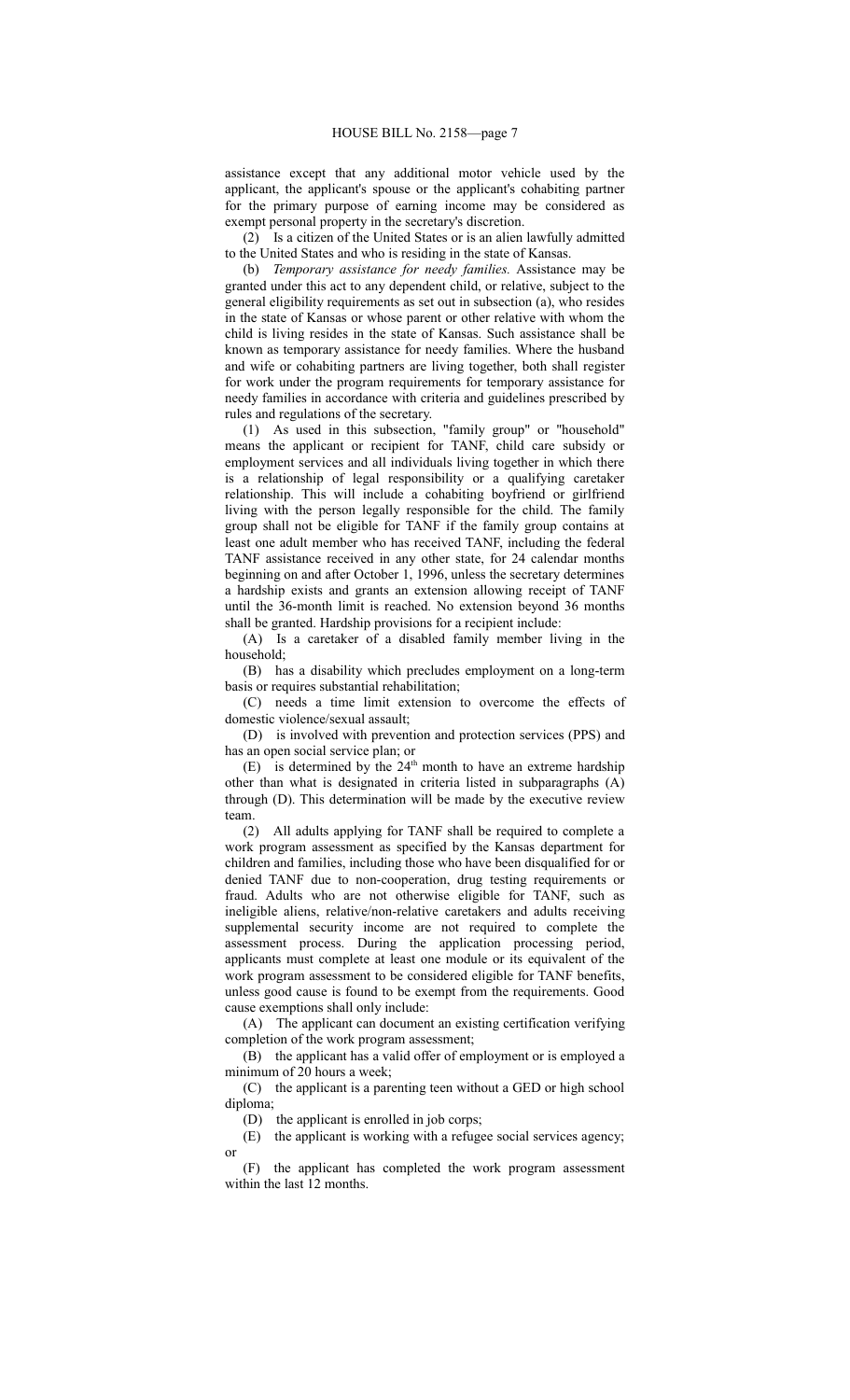(3) The department for children and families shall maintain a sufficient level of dedicated work program staff to enable the agency to conduct work program case management services to TANF recipients in a timely manner and in full accordance with state law and agency policy.

(4) TANF mandatory work program applicants and recipients shall participate in work components that lead to competitive, integrated employment. Components are defined by the federal government as being either primary or secondary. In order to meet federal work participation requirements, households need to meet at least 30 hours of participation per week, at least 20 hours of which need to be primary and at least 10 hours may be secondary components in one parent households where the youngest child is six years of age or older. Participation hours shall be 55 hours in two parent households (35 hours per week if child care is not used). The maximum assignment is 40 hours per week per individual. For two parent families to meet the federal work participation rate both parents must participate in a combined total of 55 hours per week, 50 hours of which must be in primary components, or one or both parents could be assigned a combined total of 35 hours per week (30 hours of which must be primary components) if department for children and families paid child care is not received by the family. Single parent families with a child under age six meet the federal participation requirement if the parent is engaged in work or work activities for at least 20 hours per week in a primary work component. The following components meet federal definitions of primary hours of participation: Full or part-time employment, apprenticeship, work study, self-employment, job corps, subsidized employment, work experience sites, on-the-job training, supervised community service, vocational education, job search and job readiness. Secondary components include: Job skills training, education directly related to employment such as adult basic education and English as a second language, and completion of a high school diploma or GED.

(5) A parent or other adult caretaker personally providing care for a child under the age of three months in their TANF household is exempt from work participation activities until the month the child turns three months of age. Such three-month limitation shall not apply to a parent or other adult caretaker who is personally providing care for a child born significantly premature, with serious medical conditions or with a disability as defined by the secretary, in consultation with the secretary of health and environment, and adopted in the rules and regulations. The three-month period is defined as two consecutive months starting with the month after childbirth. The exemption for caring for a child under three months cannot be claimed:

(A) By either parent when two parents are in the home and the household meets the two-parent definition for federal reporting purposes;

(B) by one parent or caretaker when the other parent or caretaker is in the home, and available, capable and suitable to provide care and the household does not meet the two-parent definition for federal reporting purposes;

(C) by a person age 19 or younger when such person is pregnant or a parent of a child in the home and the person does not possess a high school diploma or its equivalent. Such person shall become exempt the month such person turns age 20; or

(D) by any person assigned to a work participation activity for substance use disorders.

(6) TANF work experience placements shall be reviewed after 90 days and are limited to six months per 24-month lifetime limit. A client's progress shall be reviewed prior to each new placement regardless of the length of time they are at the work experience site.

(7) TANF participants with disabilities shall engage in required employment activities to the maximum extent consistent with their abilities. TANF participants shall provide current documentation by a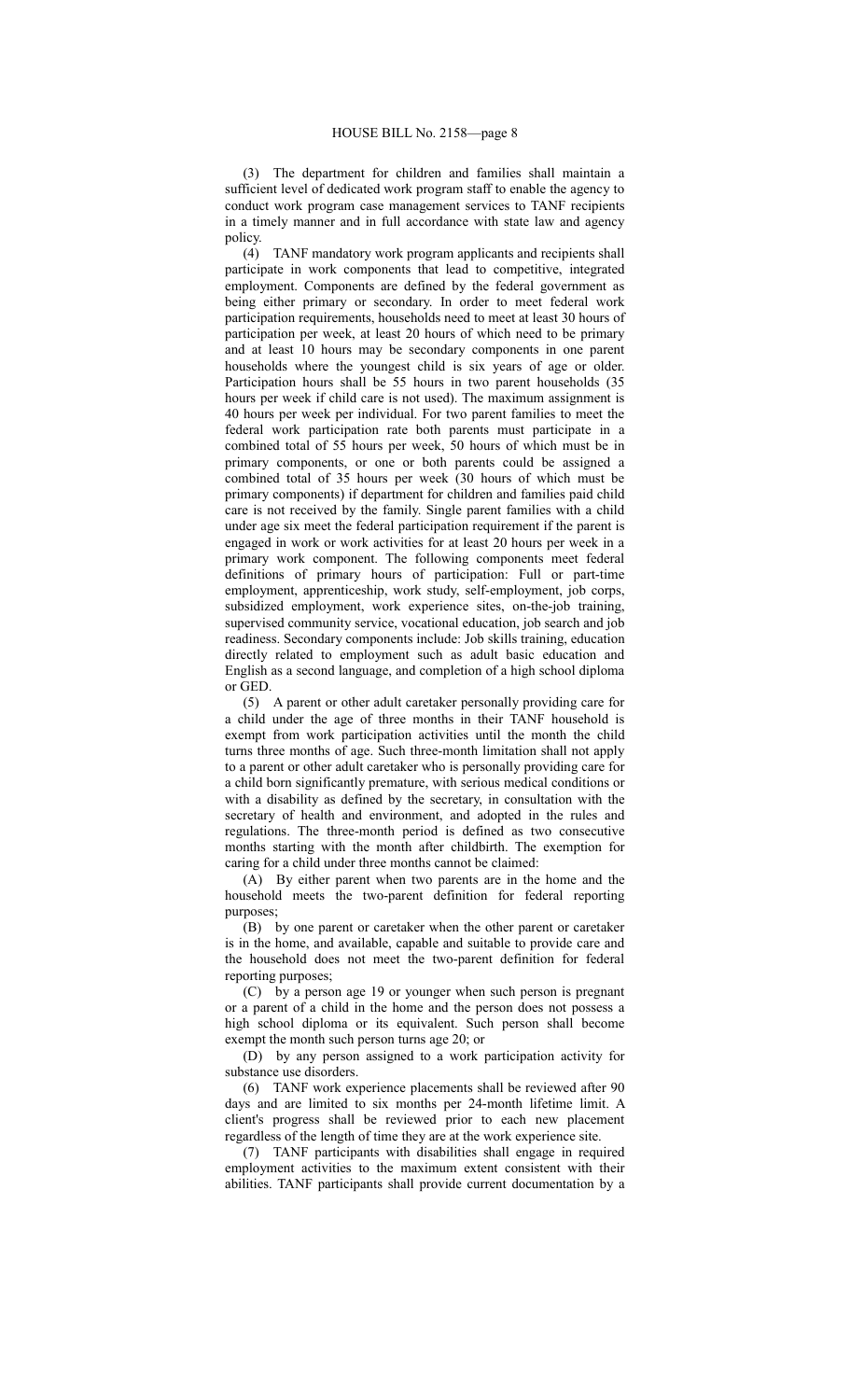qualified medical practitioner that details the abilities to engage in employment and any limitations in work activities along with the expected duration of such limitations. Disability is defined as a physical or mental impairment constituting or resulting in a substantial impediment to employment for such individual.

(8) Non-cooperation is the failure of the applicant or recipient to comply with all requirements provided in state and federal law, federal and state rules and regulations and agency policy. The period of ineligibility for TANF benefits based on non-cooperation with work programs shall be as follows:

(A) For a first penalty, three months and full cooperation with work program activities;

(B) for a second penalty, six months and full cooperation with work program activities;

(C) for a third penalty, one year and full cooperation with work program activities; and

(D) for a fourth or subsequent penalty, 10 years.

(9) Individuals that have not cooperated with TANF work programs shall be ineligible to participate in the food assistance program. The comparable penalty shall be applied to only the individual in the food assistance program who failed to comply with the TANF work requirement. The agency shall impose the same penalty to the member of the household who failed to comply with TANF requirements. The penalty periods are three months, six months, one year, or 10 years.

(10) Non-cooperation is the failure of the applicant or recipient to comply with all requirements provided in state and federal law, federal and state rules and regulations and agency policy. The period of ineligibility for child care subsidy or TANF benefits based on parents' non-cooperation with child support services shall be as follows:

(A) For the first penalty, three months and cooperation with child support services prior to regaining eligibility;

(B) for a second penalty, six months and cooperation with child support services prior to regaining eligibility;

(C) for a third penalty, one year and cooperation with child support services prior to regaining eligibility; and

(D) for a fourth penalty, 10 years.

(11) Individuals that have not cooperated without good cause with child support services shall be ineligible to participate in the food assistance program. The period of disqualification ends once it has been determined that such individual is cooperating with child support services.

(12) (A) Any individual who is found to have committed fraud or is found guilty of the crime of theft pursuant to K.S.A. 39-720*, and amendments thereto,* and K.S.A. 2020 Supp. 21-5801, and amendments thereto, in either the TANF or child care program shall render all adults in the family unit ineligible for TANF assistance. Adults in the household who were determined to have committed fraud or were convicted of the crime of theft pursuant to K.S.A. 39-720*, and amendments thereto,* and K.S.A. 2020 Supp. 21-5801, and amendments thereto, shall render themselves and all adult household members ineligible for their lifetime for TANF, even if fraud was committed in only one program. Households who have been determined to have committed fraud or were convicted of the crime of theft pursuant to K.S.A. 39-720*, and amendments thereto,* and K.S.A. 2020 Supp. 21- 5801, and amendments thereto, shall be required to name a protective payee as approved by the secretary or the secretary's designee to administer TANF benefits or food assistance on behalf of the children. No adult in a household may have access to the TANF cash assistance benefit.

(B) Any individual that has failed to cooperate with a fraud investigation shall be ineligible to participate in the TANF cash assistance program and the child care subsidy program until the department for children and families determines that such individual is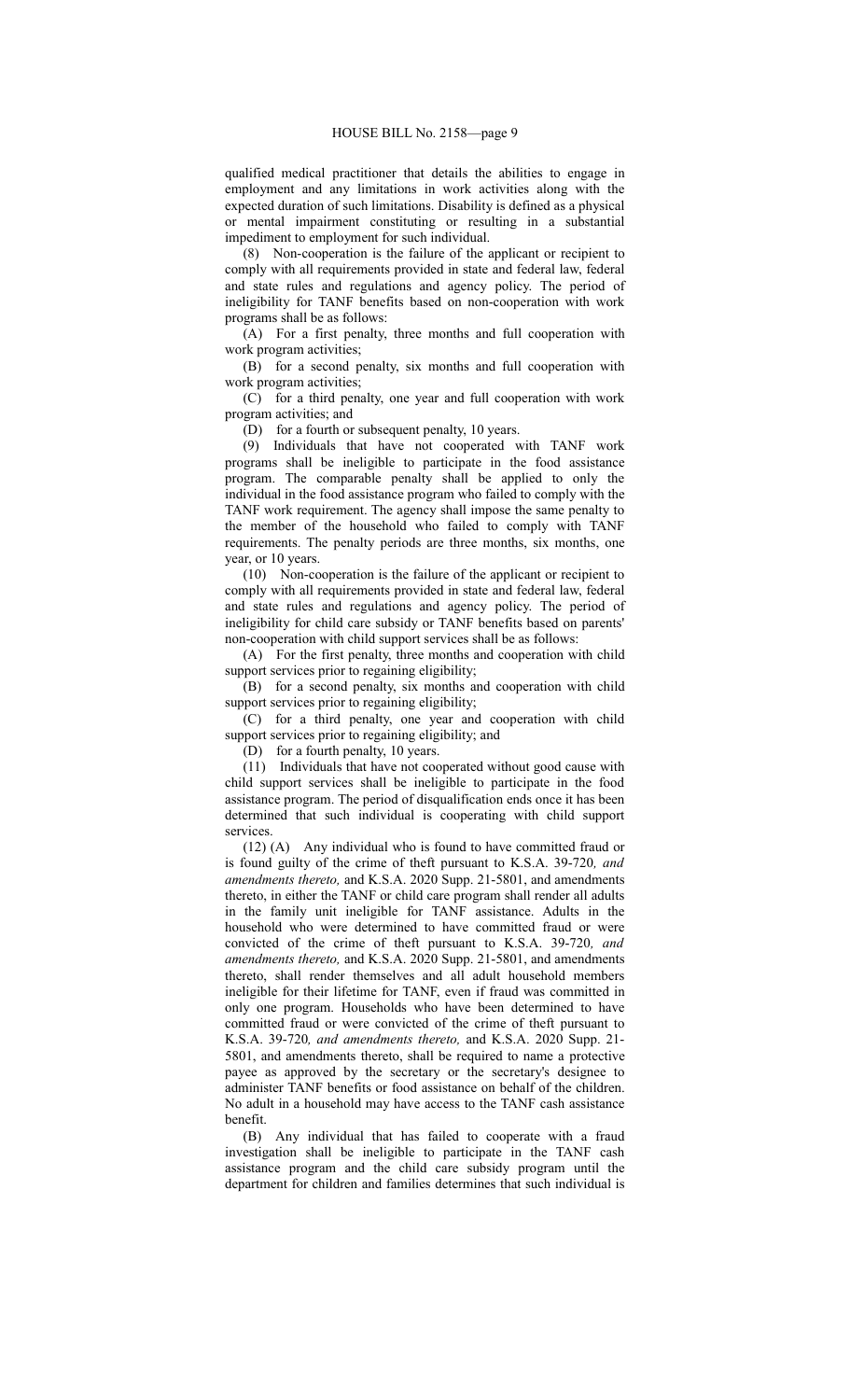cooperating with the fraud investigation. The department for children and families shall maintain a sufficient level of fraud investigative staff to enable the department to conduct fraud investigations in a timely manner and in full accordance with state law and department rules and regulations or policies.

(13) (A) Food assistance shall not be provided to any person convicted of a felony offense occurring on or after July 1, 2015, which includes as an element of such offense the manufacture, cultivation, distribution, possession or use of a controlled substance or controlled substance analog. For food assistance, the individual shall be permanently disqualified if they have been convicted of a state or federal felony offense occurring on or after July 1, 2015, involving possession or use of a controlled substance or controlled substance analog.

(B) Notwithstanding the provisions of subparagraph (A), an individual shall be eligible for food assistance if the individual enrolls in and participates in a drug treatment program approved by the secretary, submits to and passes a drug test and agrees to submit to drug testing if requested by the department pursuant to a drug testing plan.

An individual's failure to submit to testing or failure to successfully pass a drug test shall result in ineligibility for food assistance until a drug test is successfully passed. Failure to successfully complete a drug treatment program shall result in ineligibility for food assistance until a drug treatment plan approved by the secretary is successfully completed, the individual passes a drug test and agrees to submit to drug testing if requested by the department pursuant to a drug testing plan.

(C) The provisions of subparagraph (B) shall not apply to any individual who has been convicted for a second or subsequent felony offense as provided in subparagraph (A).

(14) No TANF cash assistance shall be used to purchase alcohol, cigarettes, tobacco products, lottery tickets, concert tickets, professional or collegiate sporting event tickets or tickets for other entertainment events intended for the general public or sexually oriented adult materials. No TANF cash assistance shall be used in any retail liquor store, casino, gaming establishment, jewelry store, tattoo parlor, massage parlor, body piercing parlor, spa, nail salon, lingerie shop, tobacco paraphernalia store, vapor cigarette store, psychic or fortune telling business, bail bond company, video arcade, movie theater, swimming pool, cruise ship, theme park, dog or horse racing facility, parimutuel facility, or sexually oriented business or any retail establishment which provides adult-oriented entertainment in which performers disrobe or perform in an unclothed state for entertainment, or in any business or retail establishment where minors under age 18 are not permitted. No TANF cash assistance shall be used for purchases at points of sale outside the state of Kansas.

(15) (A) The secretary for children and families shall place a photograph of the recipient, if agreed to by such recipient of public assistance, on any Kansas benefits card issued by the Kansas department for children and families that the recipient uses in obtaining food, cash or any other services. When a recipient of public assistance is a minor or otherwise incapacitated individual, a parent or legal guardian of such recipient may have a photograph of such parent or legal guardian placed on the card.

(B) Any Kansas benefits card with a photograph of a recipient shall be valid for voting purposes as a public assistance identification card in accordance with the provisions of K.S.A. 25-2908, and amendments thereto.

(C) As used in this paragraph and its subparagraphs, "Kansas benefits card" means any card issued to provide food assistance, cash assistance or child care assistance, including, but not limited to, the vision card, EBT card and Kansas benefits card.

(D) The Kansas department for children and families shall monitor all recipient requests for a Kansas benefits card replacement and, upon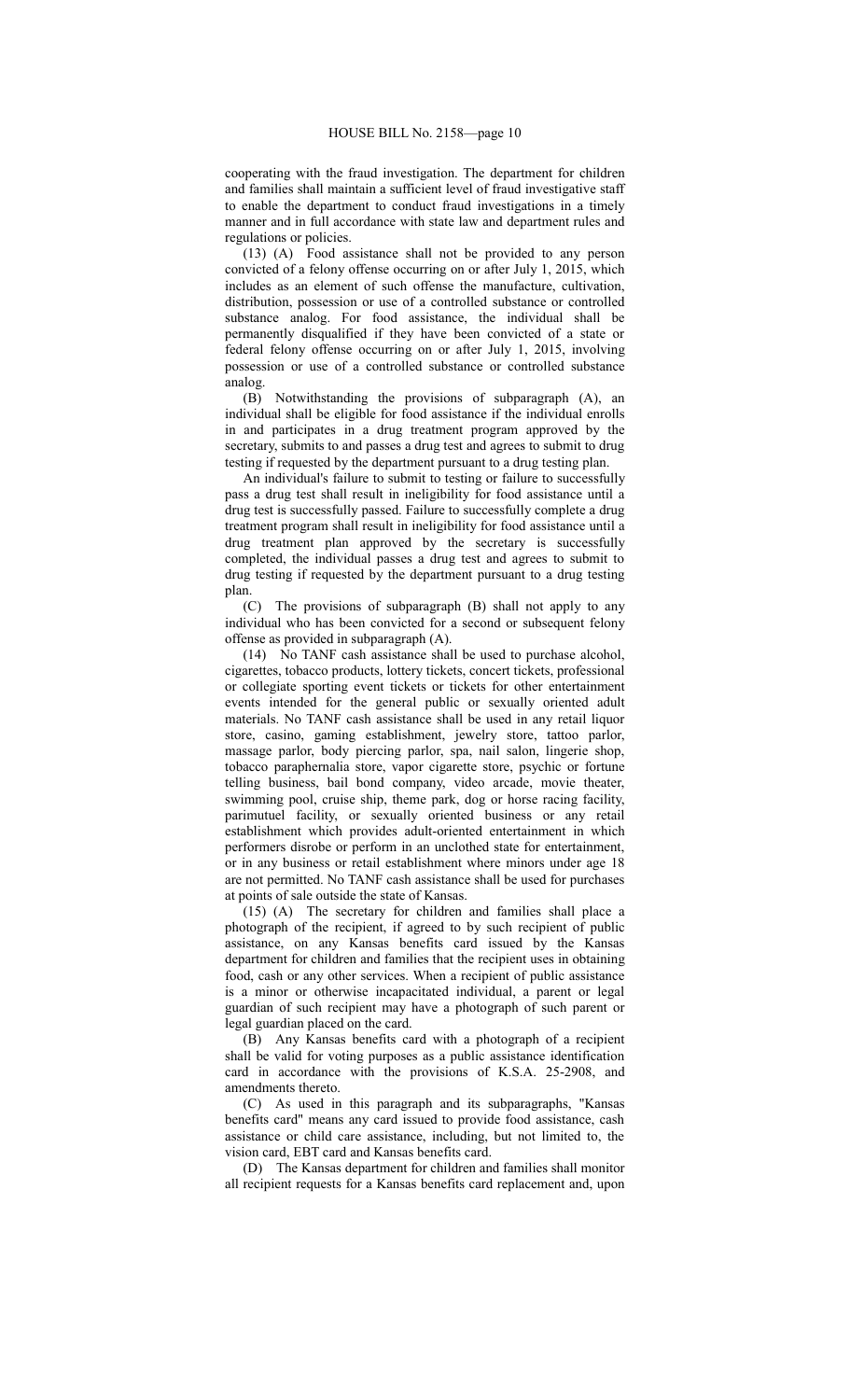the fourth such request in a 12-month period, send a notice alerting the recipient that the recipient's account is being monitored for potential suspicious activity. If a recipient makes an additional request for replacement subsequent to such notice, the department shall refer the investigation to the department's fraud investigation unit.

(16) The secretary for children and families shall adopt rules and regulations:

(A) In determining eligibility for the child care subsidy program, including an income of a cohabiting partner in a child care household; and

(B) in determining and maintaining eligibility for non-TANF child care, requiring that all included adults shall be employed a minimum of 20 hours per week or more as defined by the secretary or meet the following specific qualifying exemptions:

(i) Adults who are not capable of meeting the requirement due to a documented physical or mental condition;

(ii) adults who are former TANF recipients who need child care for employment after their TANF case has closed and earned income is a factor in the closure in the two months immediately following TANF closure;

(iii) adult parents included in a case in which the only child receiving benefits is the child of a minor parent who is working on completion of high school or obtaining a GED;

(iv) adults who are participants in a food assistance employment and training program; or

(v) adults who are participants in an early head start child care partnership program and are working or in school or training*; or*

*(vi) adults who are caretakers of a child in custody of the secretary in out-of-home placement needing child care*.

The department for children and families shall provide child care for the pursuit of any degree or certification if the occupation has at least an average job outlook listed in the occupational outlook of the U.S. department of labor, bureau of labor statistics. For occupations with less than an average job outlook, educational plans shall require approval of the secretary or secretary's designee. Child care may also be approved if the student provides verification of a specific job offer that will be available to such student upon completion of the program. Child care for post-secondary education shall be allowed for a lifetime maximum of 24 months per adult. The 24 months may not have to be consecutive. Students shall be engaged in paid employment for a minimum of 15 hours per week. In a two-parent adult household, child care would not be allowed if both parents are adults and attending a formal education or training program at the same time. The household may choose which one of the parents is participating as a postsecondary student. The other parent shall meet another approvable criteria for child care subsidy.

(17) (A) The secretary for children and families is prohibited from requesting or implementing a waiver or program from the U.S. department of agriculture for the time limited assistance provisions for able-bodied adults aged 18 through 49 without dependents in a household under the food assistance program. The time on food assistance for able-bodied adults aged 18 through 49 without dependents in the household shall be limited to three months in a 36 month period if such adults are not meeting the requirements imposed by the U.S. department of agriculture that they must work for at least 20 hours per week or participate in a federally approved work program or its equivalent.

(B) Each food assistance household member who is not otherwise exempt from the following work requirements shall: Register for work; participate in an employment and training program, if assigned to such a program by the department; accept a suitable employment offer; and not voluntarily quit a job of at least 30 hours per week.

(C) Any recipient who has not complied with the work requirements under subparagraph (B) shall be ineligible to participate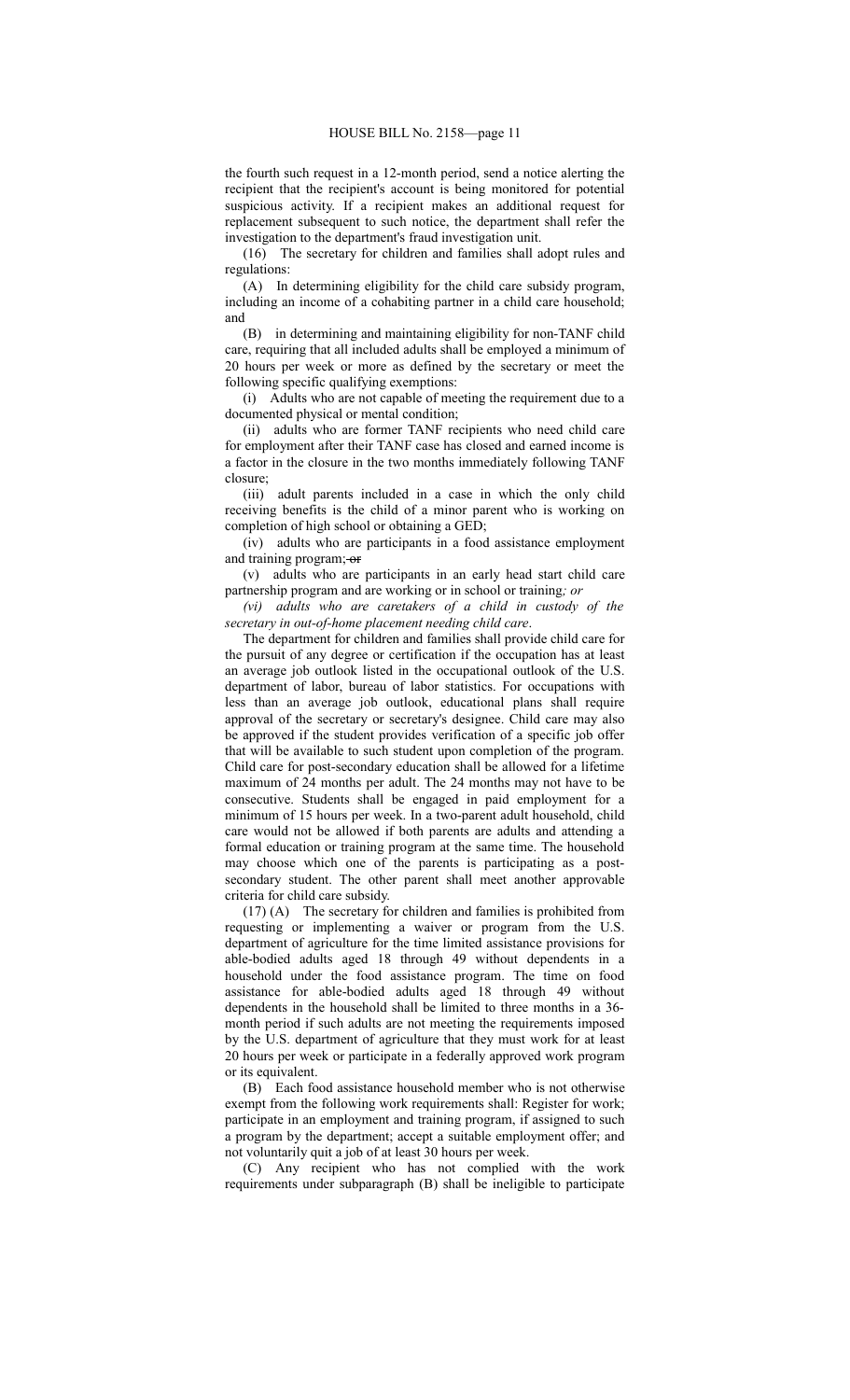in the food assistance program for the following time period and until the recipient complies with such work requirements:

(i) For a first penalty, three months;

(ii) for a second penalty, six months; and

(iii) for a third penalty and any subsequent penalty, one year.

(18) Eligibility for the food assistance program shall be limited to those individuals who are citizens or who meet qualified non-citizen status as determined by U.S. department of agriculture. Non-citizen individuals who are unable or unwilling to provide qualifying immigrant documentation, as defined by the U.S. department of agriculture, residing within a household shall not be included when determining the household's size for the purposes of assigning a benefit level to the household for food assistance or comparing the household's monthly income with the income eligibility standards. The gross nonexempt earned and unearned income and resources of disqualified individuals shall be counted in its entirety as available to the remaining household members.

(19) The secretary for children and families shall not enact the state option from the U.S. department of agriculture for broad-based categorical eligibility for households applying for food assistance according to the provisions of 7 C.F.R.  $\S 273.2(j)(2)(ii)$ .

(20) No federal or state funds shall be used for television, radio or billboard advertisements that are designed to promote food assistance benefits and enrollment. No federal or state funding shall be used for any agreements with foreign governments designed to promote food assistance.

(21) (A) The secretary for children and families shall not apply gross income standards for food assistance higher than the standards specified in 7 U.S.C. § 2015(c) unless expressly required by federal law. Categorical eligibility exempting households from such gross income standards requirements shall not be granted for any non-cash, in-kind or other benefit unless expressly required by federal law.

(B) The secretary for children and families shall not apply resource limits standards for food assistance that are higher than the standards specified in 7 U.S.C. § 2015(g)(1) unless expressly required by federal law. Categorical eligibility exempting households from such resource limits shall not be granted for any non-cash, in-kind or other benefit unless expressly required by federal law.

(c) (1) On and after January 1, 2017, the department for children and families shall conduct an electronic check for any false information provided on an application for TANF and other benefits programs administered by the department. For TANF cash assistance, food assistance and the child care subsidy program, the department shall verify the identity of all adults in the assistance household.

(2) The department of administration shall provide monthly to the Kansas department for children and families the social security numbers or alternate taxpayer identification numbers of all persons who claim a Kansas lottery prize in excess of \$5,000 during the reported month. The Kansas department for children and families shall verify if individuals with such winnings are receiving TANF cash assistance, food assistance or assistance under the child care subsidy program and take appropriate action. The Kansas department for children and families shall use data received under this subsection solely, and for no other purpose, to determine if any recipient's eligibility for benefits has been affected by lottery prize winnings. The Kansas department for children and families shall not publicly disclose the identity of any lottery prize winner, including recipients who are determined to have illegally received benefits.

(d) *Temporary assistance for needy families; assignment of support rights and limited power of attorney.* By applying for or receiving temporary assistance for needy families such applicant or recipient shall be deemed to have assigned to the secretary on behalf of the state any accrued, present or future rights to support from any other person such applicant may have in such person's own behalf or in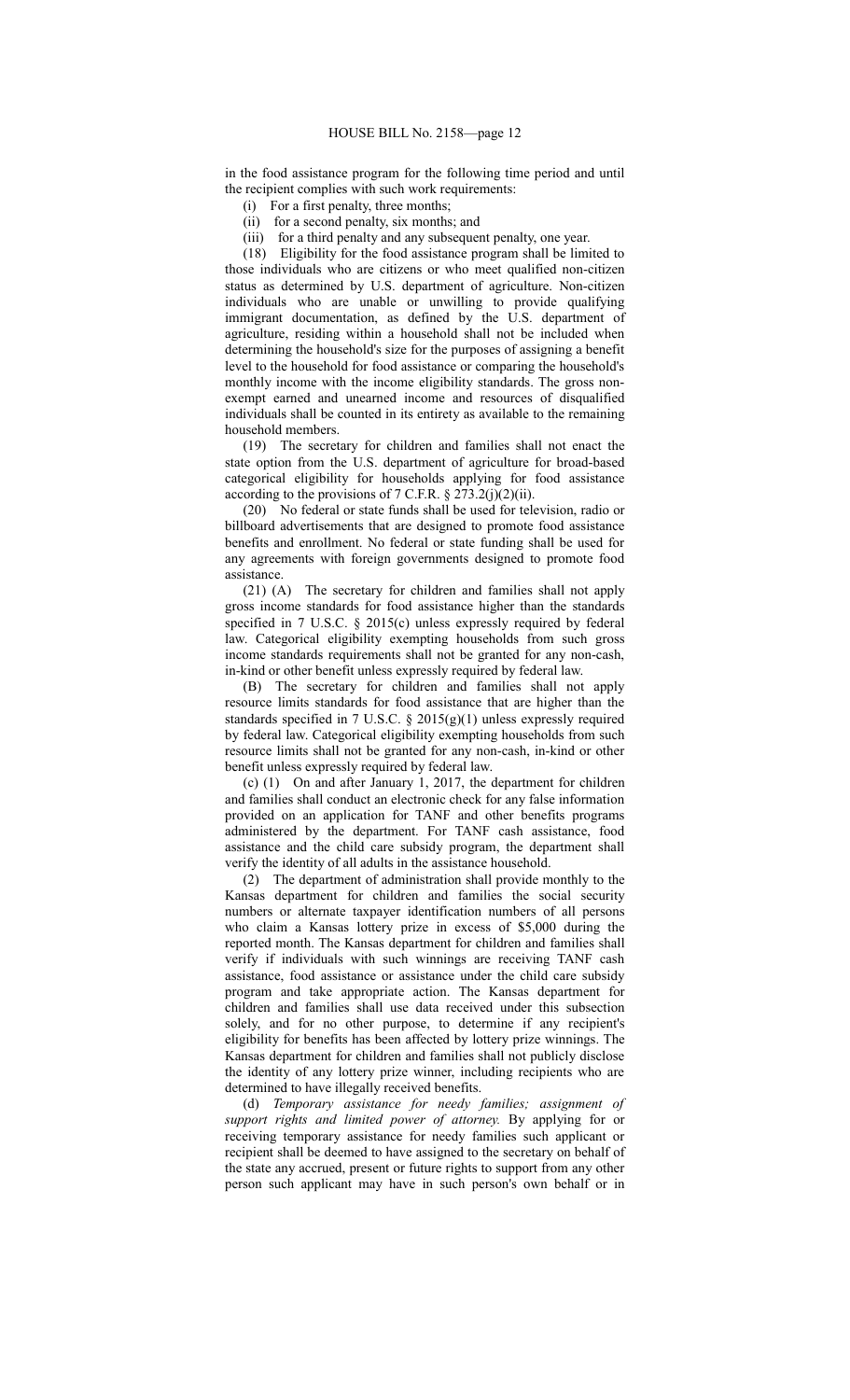### HOUSE BILL No. 2158—page 13

behalf of any other family member for whom the applicant is applying for or receiving aid. In any case in which an order for child support has been established and the legal custodian and obligee under the order surrenders physical custody of the child to a caretaker relative without obtaining a modification of legal custody and support rights on behalf of the child are assigned pursuant to this section, the surrender of physical custody and the assignment shall transfer, by operation of law, the child's support rights under the order to the secretary on behalf of the state. Such assignment shall be of all accrued, present or future rights to support of the child surrendered to the caretaker relative. The assignment of support rights shall automatically become effective upon the date of approval for or receipt of such aid without the requirement that any document be signed by the applicant, recipient or obligee. By applying for or receiving temporary assistance for needy families, or by surrendering physical custody of a child to a caretaker relative who is an applicant or recipient of such assistance on the child's behalf, the applicant, recipient or obligee is also deemed to have appointed the secretary, or the secretary's designee, as an attorney-in-fact to perform the specific act of negotiating and endorsing all drafts, checks, money orders or other negotiable instruments representing support payments received by the secretary in behalf of any person applying for, receiving or having received such assistance. This limited power of attorney shall be effective from the date the secretary approves the application for aid and shall remain in effect until the assignment of support rights has been terminated in full.

(e) *Requirements for medical assistance for which federal moneys or state moneys or both are expended.* (1) When the secretary has adopted a medical care plan under which federal moneys or state moneys or both are expended, medical assistance in accordance with such plan shall be granted to any person who is a citizen of the United States or who is an alien lawfully admitted to the United States and who is residing in the state of Kansas, whose resources and income do not exceed the levels prescribed by the secretary. In determining the need of an individual, the secretary may provide for income and resource exemptions and protected income and resource levels. Resources from inheritance shall be counted. A disclaimer of an inheritance pursuant to K.S.A. 59-2291, and amendments thereto, shall constitute a transfer of resources. The secretary shall exempt principal and interest held in irrevocable trust pursuant to K.S.A. 16-303(c), and amendments thereto, from the eligibility requirements of applicants for and recipients of medical assistance. Such assistance shall be known as medical assistance.

(2) For the purposes of medical assistance eligibility determinations on or after July 1, 2004, if an applicant or recipient owns property in joint tenancy with some other party and the applicant or recipient of medical assistance has restricted or conditioned their interest in such property to a specific and discrete property interest less than 100%, then such designation will cause the full value of the property to be considered an available resource to the applicant or recipient. Medical assistance eligibility for receipt of benefits under the title XIX of the social security act, commonly known as medicaid, shall not be expanded, as provided for in the patient protection and affordable care act, public law 111-148, 124 stat. 119, and the health care and education reconciliation act of 2010, public law 111-152, 124 stat. 1029, unless the legislature expressly consents to, and approves of, the expansion of medicaid services by an act of the legislature.

(3) (A) Resources from trusts shall be considered when determining eligibility of a trust beneficiary for medical assistance. Medical assistance is to be secondary to all resources, including trusts, that may be available to an applicant or recipient of medical assistance.

(B) If a trust has discretionary language, the trust shall be considered to be an available resource to the extent, using the full extent of discretion, the trustee may make any of the income or principal available to the applicant or recipient of medical assistance.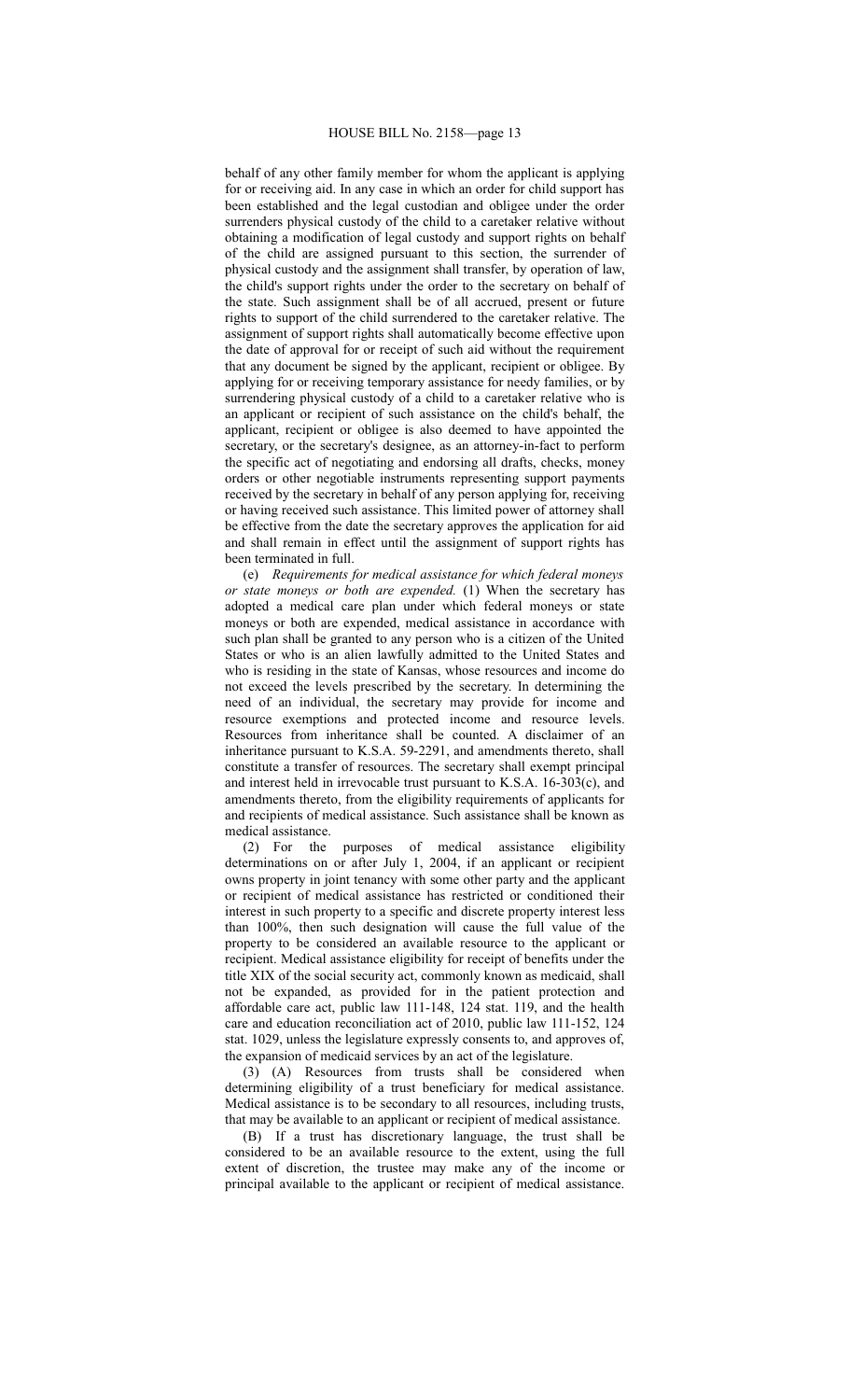Any such discretionary trust shall be considered an available resource unless: (i) At the time of creation or amendment of the trust, the trust states a clear intent that the trust is supplemental to public assistance; and (ii) the trust: (a) Is funded from resources of a person who, at the time of such funding, owed no duty of support to the applicant or recipient of medical assistance; or (b) is funded not more than nominally from resources of a person while that person owed a duty of support to the applicant or recipient of medical assistance.

(C) For the purposes of this paragraph, "public assistance" includes, but is not limited to, medicaid, medical assistance or title XIX of the social security act.

(4) (A) When an applicant or recipient of medical assistance is a party to a contract, agreement or accord for personal services being provided by a nonlicensed individual or provider and such contract, agreement or accord involves health and welfare monitoring, pharmacy assistance, case management, communication with medical, health or other professionals, or other activities related to home health care, long term care, medical assistance benefits, or other related issues, any moneys paid under such contract, agreement or accord shall be considered to be an available resource unless the following restrictions are met: (i) The contract, agreement or accord must be in writing and executed prior to any services being provided; (ii) the moneys paid are in direct relationship with the fair market value of such services being provided by similarly situated and trained nonlicensed individuals; (iii) if no similarly situated nonlicensed individuals or situations can be found, the value of services will be based on federal hourly minimum wage standards; (iv) such individual providing the services will report all receipts of moneys as income to the appropriate state and federal governmental revenue agencies; (v) any amounts due under such contract, agreement or accord shall be paid after the services are rendered; (vi) the applicant or recipient shall have the power to revoke the contract, agreement or accord; and (vii) upon the death of the applicant or recipient, the contract, agreement or accord ceases.

(B) When an applicant or recipient of medical assistance is a party to a written contract for personal services being provided by a licensed health professional or facility and such contract involves health and welfare monitoring, pharmacy assistance, case management, communication with medical, health or other professionals, or other activities related to home health care, long term care, medical assistance benefits or other related issues, any moneys paid in advance of receipt of services for such contracts shall be considered to be an available resource.

(5) Any trust may be amended if such amendment is permitted by the Kansas uniform trust code.

(f) *Eligibility for medical assistance of resident receiving medical care outside state.* A person who is receiving medical care including long-term care outside of Kansas whose health would be endangered by the postponement of medical care until return to the state or by travel to return to Kansas, may be determined eligible for medical assistance if such individual is a resident of Kansas and all other eligibility factors are met. Persons who are receiving medical care on an ongoing basis in a long-term medical care facility in a state other than Kansas and who do not return to a care facility in Kansas when they are able to do so, shall no longer be eligible to receive assistance in Kansas unless such medical care is not available in a comparable facility or program providing such medical care in Kansas. For persons who are minors or who are under guardianship, the actions of the parent or guardian shall be deemed to be the actions of the child or ward in determining whether or not the person is remaining outside the state voluntarily.

(g) *Medical assistance; assignment of rights to medical support and limited power of attorney; recovery from estates of deceased recipients.* (1) (A) Except as otherwise provided in K.S.A. 39-786 and 39-787, and amendments thereto, or as otherwise authorized on and after September 30, 1989, under section 303 of the federal medicare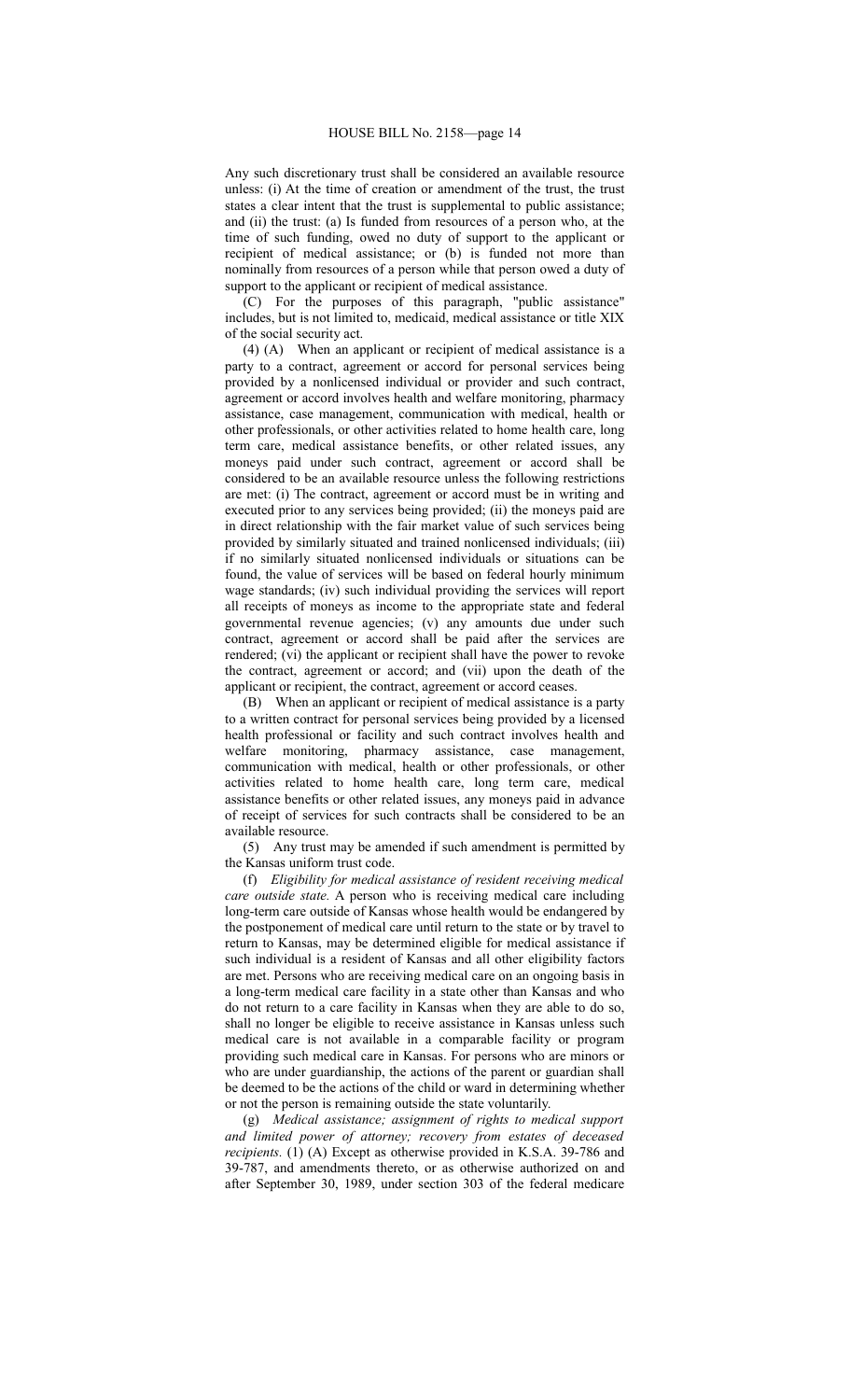#### HOUSE BILL No. 2158—page 15

catastrophic coverage act of 1988, whichever is applicable, by applying for or receiving medical assistance under a medical care plan in which federal funds are expended, any accrued, present or future rights to support and any rights to payment for medical care from a third party of an applicant or recipient and any other family member for whom the applicant is applying shall be deemed to have been assigned to the secretary on behalf of the state. The assignment shall automatically become effective upon the date of approval for such assistance without the requirement that any document be signed by the applicant or recipient. By applying for or receiving medical assistance the applicant or recipient is also deemed to have appointed the secretary, or the secretary's designee, as an attorney in fact to perform the specific act of negotiating and endorsing all drafts, checks, money orders or other negotiable instruments, representing payments received by the secretary in on behalf of any person applying for, receiving or having received such assistance. This limited power of attorney shall be effective from the date the secretary approves the application for assistance and shall remain in effect until the assignment has been terminated in full. The assignment of any rights to payment for medical care from a third party under this subsection shall not prohibit a health care provider from directly billing an insurance carrier for services rendered if the provider has not submitted a claim covering such services to the secretary for payment. Support amounts collected on behalf of persons whose rights to support are assigned to the secretary only under this subsection and no other shall be distributed pursuant to K.S.A. 39-756(d), and amendments thereto, except that any amounts designated as medical support shall be retained by the secretary for repayment of the unreimbursed portion of assistance. Amounts collected pursuant to the assignment of rights to payment for medical care from a third party shall also be retained by the secretary for repayment of the unreimbursed portion of assistance.

(B) Notwithstanding the provisions of subparagraph (A), the secretary of health and environment, or the secretary's designee, is hereby authorized to and shall exercise any of the powers specified in subparagraph (A) in relation to performance of such secretary's duties pertaining to medical subrogation, estate recovery or any other duties assigned to such secretary in article 74 of chapter 75 of the Kansas Statutes Annotated, and amendments thereto.

(2) The amount of any medical assistance paid after June 30, 1992, under the provisions of subsection (e) is:  $(A)$  A claim against the property or any interest therein belonging to and a part of the estate of any deceased recipient or, if there is no estate, the estate of the surviving spouse, if any, shall be charged for such medical assistance paid to either or both; and (B) a claim against any funds of such recipient or spouse in any account under K.S.A. 9-1215, 17-2263 or 17- 2264, and amendments thereto. There shall be no recovery of medical assistance correctly paid to or on behalf of an individual under subsection (e) except after the death of the surviving spouse of the individual, if any, and only at a time when the individual has no surviving child who is under 21 years of age or is blind or permanently and totally disabled. Transfers of real or personal property by recipients of medical assistance without adequate consideration are voidable and may be set aside. Except where there is a surviving spouse, or a surviving child who is under 21 years of age or is blind or permanently and totally disabled, the amount of any medical assistance paid under subsection (e) is a claim against the estate in any guardianship or conservatorship proceeding. The monetary value of any benefits received by the recipient of such medical assistance under long-term care insurance, as defined by K.S.A. 40-2227, and amendments thereto, shall be a credit against the amount of the claim provided for such medical assistance under this subsection. The secretary of health and environment is authorized to enforce each claim provided for under this subsection. The secretary of health and environment shall not be required to pursue every claim, but is granted discretion to determine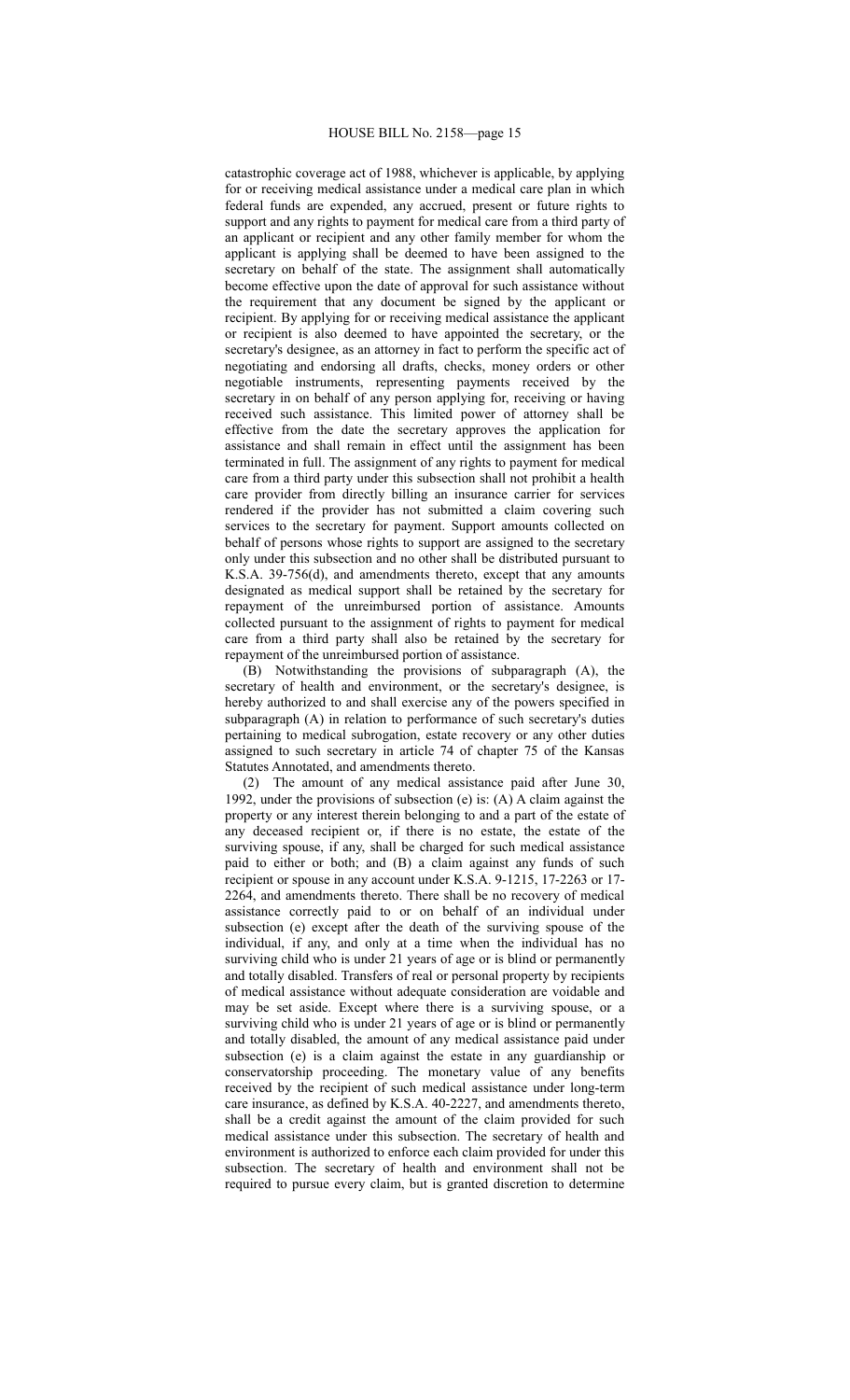which claims to pursue. All moneys received by the secretary of health and environment from claims under this subsection shall be deposited in the social welfare fund. The secretary of health and environment may adopt rules and regulations for the implementation and administration of the medical assistance recovery program under this subsection.

(3) By applying for or receiving medical assistance under the provisions of article 7 of chapter 39 of the Kansas Statutes Annotated, and amendments thereto, such individual or such individual's agent, fiduciary, guardian, conservator, representative payee or other person acting on behalf of the individual consents to the following definitions of estate and the results therefrom:

(A) If an individual receives any medical assistance before July 1, 2004, pursuant to article 7 of chapter 39 of the Kansas Statutes Annotated, and amendments thereto, which forms the basis for a claim under paragraph (2), such claim is limited to the individual's probatable estate as defined by applicable law; and

(B) if an individual receives any medical assistance on or after July 1, 2004, pursuant to article 7 of chapter 39 of the Kansas Statutes Annotated, and amendments thereto, which forms the basis for a claim under paragraph (2), such claim shall apply to the individual's medical assistance estate. The medical assistance estate is defined as including all real and personal property and other assets in which the deceased individual had any legal title or interest immediately before or at the time of death to the extent of that interest or title. The medical assistance estate includes, without limitation assets conveyed to a survivor, heir or assign of the deceased recipient through joint tenancy, tenancy in common, survivorship, transfer-on-death deed, payable-ondeath contract, life estate, trust, annuities or similar arrangement.

(4) The secretary of health and environment or the secretary's designee is authorized to file and enforce a lien against the real property of a recipient of medical assistance in certain situations, subject to all prior liens of record and transfers for value to a bona fide purchaser of record. The lien must be filed in the office of the register of deeds of the county where the real property is located within one year from the date of death of the recipient and must contain the legal description of all real property in the county subject to the lien.

(A) After the death of a recipient of medical assistance, the secretary of health and environment or the secretary's designee may place a lien on any interest in real property owned by such recipient.

(B) The secretary of health and environment or the secretary's designee may place a lien on any interest in real property owned by a recipient of medical assistance during the lifetime of such recipient. Such lien may be filed only after notice and an opportunity for a hearing has been given. Such lien may be enforced only upon competent medical testimony that the recipient cannot reasonably be expected to be discharged and returned home. A six-month period of compensated inpatient care at a nursing home or other medical institution shall constitute a determination by the department of health and environment that the recipient cannot reasonably be expected to be discharged and returned home. To return home means the recipient leaves the nursing or medical facility and resides in the home on which the lien has been placed for a continuous period of at least 90 days without being readmitted as an inpatient to a nursing or medical facility. The amount of the lien shall be for the amount of assistance paid by the department of health and environment until the time of the filing of the lien and for any amount paid thereafter for such medical assistance to the recipient. After the lien is filed against any real property owned by the recipient, such lien will be dissolved if the recipient is discharged, returns home and resides upon the real property to which the lien is attached for a continuous period of at least 90 days without being readmitted as an inpatient to a nursing or medical facility. If the recipient is readmitted as an inpatient to a nursing or medical facility for a continuous period of less than 90 days, another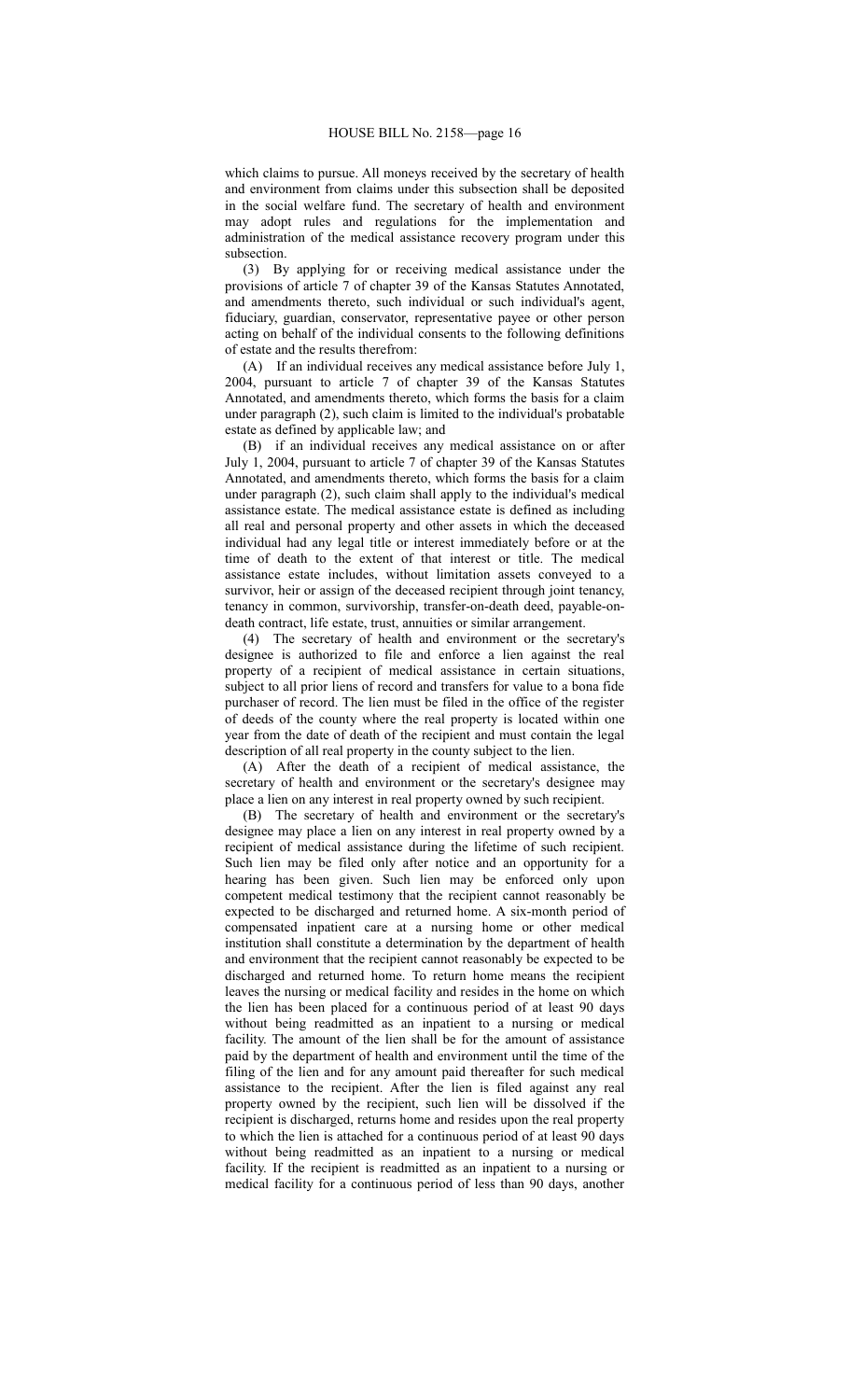continuous period of at least 90 days shall be completed prior to dissolution of the lien.

(5) The lien filed by the secretary of health and environment or the secretary's designee for medical assistance correctly received may be enforced before or after the death of the recipient by the filing of an action to foreclose such lien in the Kansas district court or through an estate probate court action in the county where the real property of the recipient is located. However, it may be enforced only:

(A) After the death of the surviving spouse of the recipient;

(B) when there is no child of the recipient, natural or adopted, who is 20 years of age or less residing in the home;

(C) when there is no adult child of the recipient, natural or adopted, who is blind or disabled residing in the home; or

(D) when no brother or sister of the recipient is lawfully residing in the home, who has resided there for at least one year immediately before the date of the recipient's admission to the nursing or medical facility, and has resided there on a continuous basis since that time.

(6) The lien remains on the property even after a transfer of the title by conveyance, sale, succession, inheritance or will unless one of the following events occur:

(A) The lien is satisfied. The recipient, the heirs, personal representative or assigns of the recipient may discharge such lien at any time by paying the amount of the lien to the secretary of health and environment or the secretary's designee;

(B) the lien is terminated by foreclosure of prior lien of record or settlement action taken in lieu of foreclosure; or

(C) the value of the real property is consumed by the lien, at which time the secretary of health and environment or the secretary's designee may force the sale for the real property to satisfy the lien.

(7) If the secretary for aging and disability services or the secretary of health and environment, or both, or such secretary's designee has not filed an action to foreclose the lien in the Kansas district court in the county where the real property is located within 10 years from the date of the filing of the lien, then the lien shall become dormant, and shall cease to operate as a lien on the real estate of the recipient. Such dormant lien may be revived in the same manner as a dormant judgment lien is revived under K.S.A. 60-2403 et seq., and amendments thereto.

(8) Within seven days of receipt of notice by the secretary for children and families or the secretary's designee of the death of a recipient of medical assistance under this subsection, the secretary for children and families or the secretary's designee shall give notice of such recipient's death to the secretary of health and environment or the secretary's designee.

(9) All rules and regulations adopted on and after July 1, 2013, and prior to July 1, 2014, to implement this subsection shall continue to be effective and shall be deemed to be duly adopted rules and regulations of the secretary of health and environment until revised, amended, revoked or nullified pursuant to law.

(h) *Placement under the revised Kansas code for care of children or revised Kansas juvenile justice code; assignment of support rights and limited power of attorney.* In any case in which the secretary for children and families pays for the expenses of care and custody of a child pursuant to K.S.A. 2020 Supp. 38-2201 et seq. or 38-2301 et seq., and amendments thereto, including the expenses of any foster care placement, an assignment of all past, present and future support rights of the child in custody possessed by either parent or other person entitled to receive support payments for the child is, by operation of law, conveyed to the secretary. Such assignment shall become effective upon placement of a child in the custody of the secretary or upon payment of the expenses of care and custody of a child by the secretary without the requirement that any document be signed by the parent or other person entitled to receive support payments for the child. When the secretary pays for the expenses of care and custody of a child or a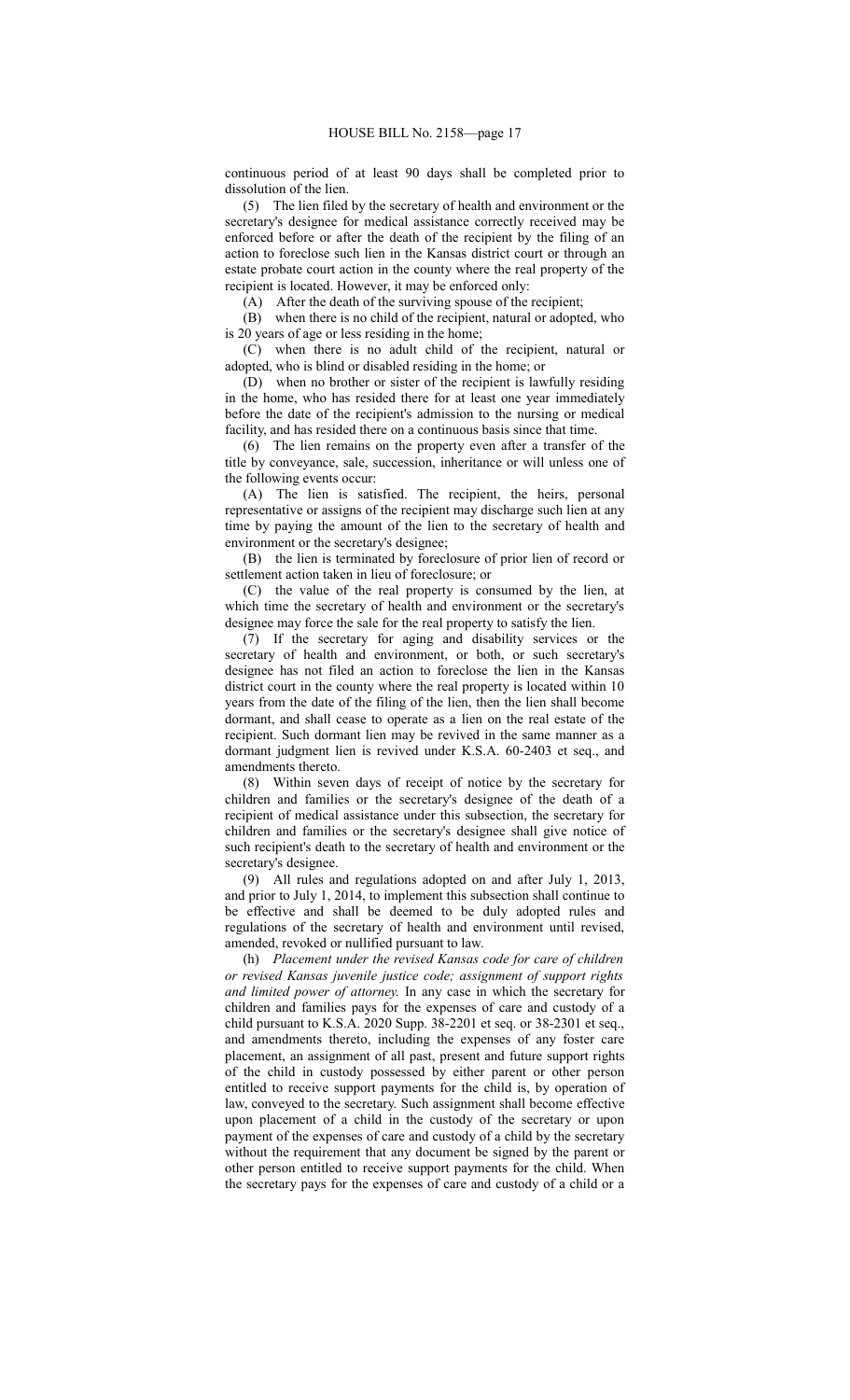child is placed in the custody of the secretary, the parent or other person entitled to receive support payments for the child is also deemed to have appointed the secretary, or the secretary's designee, as attorney in fact to perform the specific act of negotiating and endorsing all drafts, checks, money orders or other negotiable instruments representing support payments received by the secretary on behalf of the child. This limited power of attorney shall be effective from the date the assignment to support rights becomes effective and shall remain in effect until the assignment of support rights has been terminated in full.

(i) No person who voluntarily quits employment or who is fired from employment due to gross misconduct as defined by rules and regulations of the secretary or who is a fugitive from justice by reason of a felony conviction or charge or violation of a condition of probation or parole imposed under federal or state law shall be eligible to receive public assistance benefits in this state. Any recipient of public assistance who fails to timely comply with monthly reporting requirements under criteria and guidelines prescribed by rules and regulations of the secretary shall be subject to a penalty established by the secretary by rules and regulations.

(j) If the applicant or recipient of temporary assistance for needy families is a mother of the dependent child, as a condition of the mother's eligibility for temporary assistance for needy families the mother shall identify by name and, if known, by current address the father of the dependent child except that the secretary may adopt by rules and regulations exceptions to this requirement in cases of undue hardship. Any recipient of temporary assistance for needy families who fails to cooperate with requirements relating to child support services under criteria and guidelines prescribed by rules and regulations of the secretary shall be subject to a penalty established by the secretary.

(k) By applying for or receiving child care benefits or food assistance, the applicant or recipient shall be deemed to have assigned, pursuant to K.S.A. 39-756, and amendments thereto, to the secretary on behalf of the state only accrued, present or future rights to support from any other person such applicant may have in such person's own behalf or in behalf of any other family member for whom the applicant is applying for or receiving aid. The assignment of support rights shall automatically become effective upon the date of approval for or receipt of such aid without the requirement that any document be signed by the applicant or recipient. By applying for or receiving child care benefits or food assistance, the applicant or recipient is also deemed to have appointed the secretary, or the secretary's designee, as an attorney in fact to perform the specific act of negotiating and endorsing all drafts, checks, money orders or other negotiable instruments representing support payments received by the secretary in behalf of any person applying for, receiving or having received such assistance. This limited power of attorney shall be effective from the date the secretary approves the application for aid and shall remain in effect until the assignment of support rights has been terminated in full. An applicant or recipient who has assigned support rights to the secretary pursuant to this subsection shall cooperate in establishing and enforcing support obligations to the same extent required of applicants for or recipients of temporary assistance for needy families.

(l) (1) A program of drug screening for applicants for cash assistance as a condition of eligibility for cash assistance and persons receiving cash assistance as a condition of continued receipt of cash assistance shall be established, subject to applicable federal law, by the secretary for children and families on and before January 1, 2014. Under such program of drug screening, the secretary for children and families shall order a drug screening of an applicant for or a recipient of cash assistance at any time when reasonable suspicion exists that such applicant for or recipient of cash assistance is unlawfully using a controlled substance or controlled substance analog. The secretary for children and families may use any information obtained by the secretary for children and families to determine whether such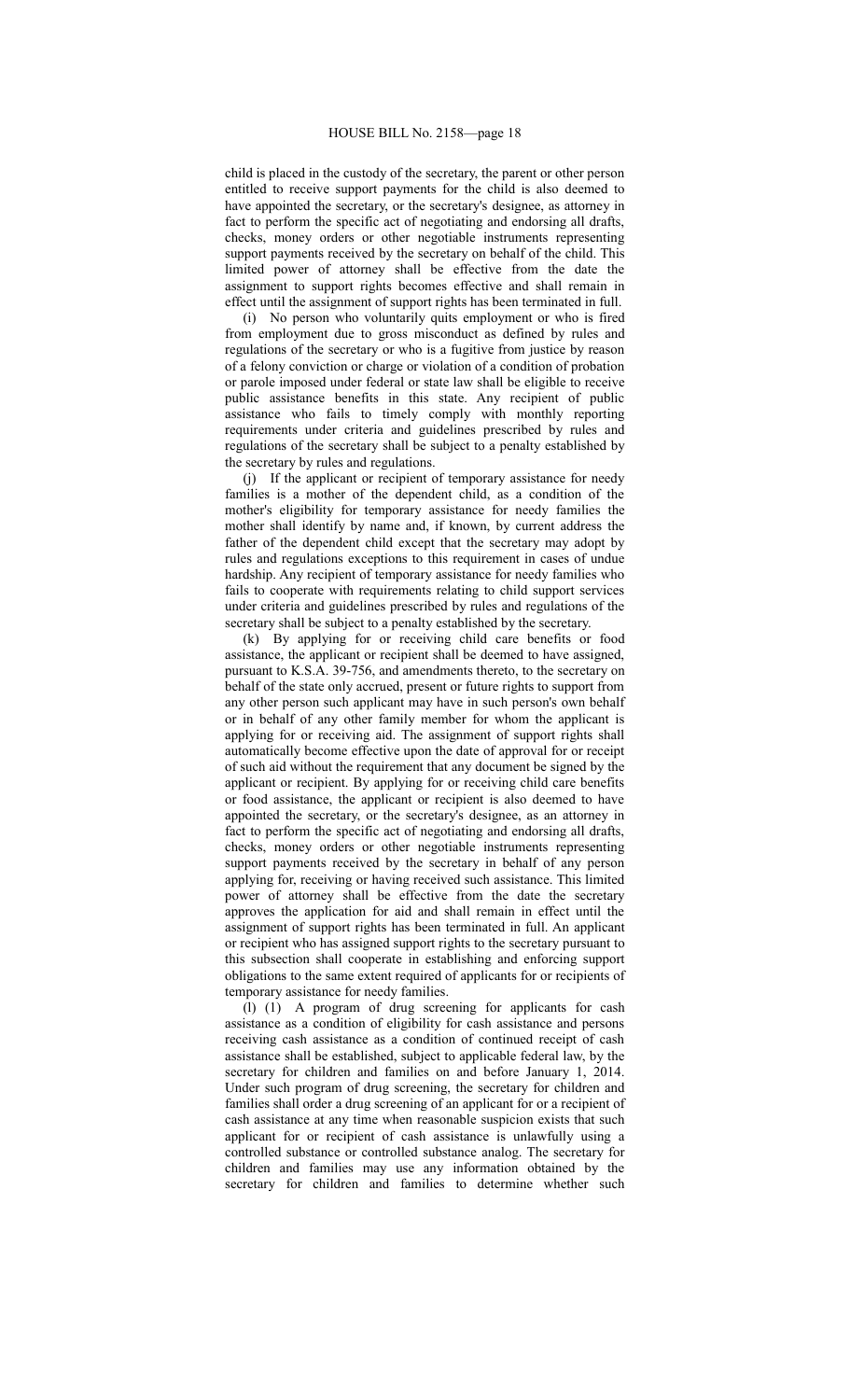reasonable suspicion exists, including, but not limited to, an applicant's or recipient's demeanor, missed appointments and arrest or other police records, previous employment or application for employment in an occupation or industry that regularly conducts drug screening, termination from previous employment due to unlawful use of a controlled substance or controlled substance analog or prior drug screening records of the applicant or recipient indicating unlawful use of a controlled substance or controlled substance analog.

(2) Any applicant for or recipient of cash assistance whose drug screening results in a positive test may request that the drug screening specimen be sent to a different drug testing facility for an additional drug screening. Any applicant for or recipient of cash assistance who requests an additional drug screening at a different drug testing facility shall be required to pay the cost of drug screening. Such applicant or recipient who took the additional drug screening and who tested negative for unlawful use of a controlled substance and controlled substance analog shall be reimbursed for the cost of such additional drug screening.

(3) Any applicant for or recipient of cash assistance who tests positive for unlawful use of a controlled substance or controlled substance analog shall be required to complete a substance abuse treatment program approved by the secretary for children and families, secretary of labor or secretary of commerce, and a job skills program approved by the secretary for children and families, secretary of labor or secretary of commerce. Subject to applicable federal laws, any applicant for or recipient of cash assistance who fails to complete or refuses to participate in the substance abuse treatment program or job skills program as required under this subsection shall be ineligible to receive cash assistance until completion of such substance abuse treatment and job skills programs. Upon completion of both substance abuse treatment and job skills programs, such applicant for or recipient of cash assistance may be subject to periodic drug screening, as determined by the secretary for children and families. Upon a second positive test for unlawful use of a controlled substance or controlled substance analog, a recipient of cash assistance shall be ordered to complete again a substance abuse treatment program and job skills program, and shall be terminated from cash assistance for a period of 12 months, or until such recipient of cash assistance completes both substance abuse treatment and job skills programs, whichever is later. Upon a third positive test for unlawful use of a controlled substance or controlled substance analog, a recipient of cash assistance shall be terminated from cash assistance, subject to applicable federal law.

(4) If an applicant for or recipient of cash assistance is ineligible for or terminated from cash assistance as a result of a positive test for unlawful use of a controlled substance or controlled substance analog, and such applicant for or recipient of cash assistance is the parent or legal guardian of a minor child, an appropriate protective payee shall be designated to receive cash assistance on behalf of such child. Such parent or legal guardian of the minor child may choose to designate an individual to receive cash assistance for such parent's or legal guardian's minor child, as approved by the secretary for children and families. Prior to the designated individual receiving any cash assistance, the secretary for children and families shall review whether reasonable suspicion exists that such designated individual is unlawfully using a controlled substance or controlled substance analog.

(A) In addition, any individual designated to receive cash assistance on behalf of an eligible minor child shall be subject to drug screening at any time when reasonable suspicion exists that such designated individual is unlawfully using a controlled substance or controlled substance analog. The secretary for children and families may use any information obtained by the secretary for children and families to determine whether such reasonable suspicion exists, including, but not limited to, the designated individual's demeanor, missed appointments and arrest or other police records, previous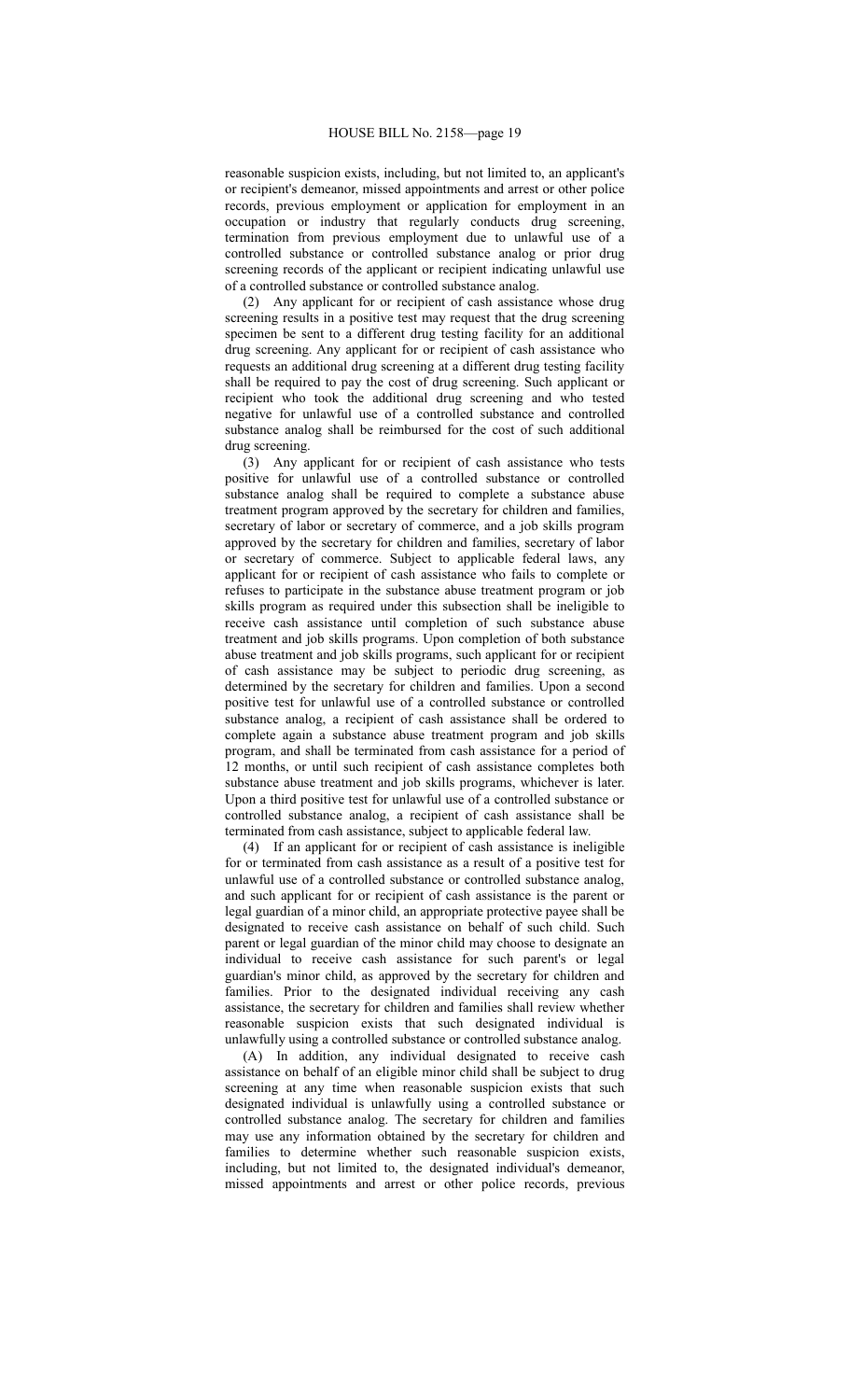employment or application for employment in an occupation or industry that regularly conducts drug screening, termination from previous employment due to unlawful use of a controlled substance or controlled substance analog or prior drug screening records of the designated individual indicating unlawful use of a controlled substance or controlled substance analog.

(B) Any designated individual whose drug screening results in a positive test may request that the drug screening specimen be sent to a different drug testing facility for an additional drug screening. Any designated individual who requests an additional drug screening at a different drug testing facility shall be required to pay the cost of drug screening. Such designated individual who took the additional drug screening and who tested negative for unlawful use of a controlled substance and controlled substance analog shall be reimbursed for the cost of such additional drug screening.

(C) Upon any positive test for unlawful use of a controlled substance or controlled substance analog, the designated individual shall not receive cash assistance on behalf of the parent's or legal guardian's minor child, and another designated individual shall be selected by the secretary for children and families to receive cash assistance on behalf of such parent's or legal guardian's minor child.

(5) If a person has been convicted under federal or state law of any offense which is classified as a felony by the law of the jurisdiction and which has as an element of such offense the manufacture, cultivation, distribution, possession or use of a controlled substance or controlled substance analog, and the date of conviction is on or after July 1, 2013, such person shall thereby become forever ineligible to receive any cash assistance under this subsection unless such conviction is the person's first conviction. First-time offenders convicted under federal or state law of any offense which is classified as a felony by the law of the jurisdiction and which has as an element of such offense the manufacture, cultivation, distribution, possession or use of a controlled substance or controlled substance analog, and the date of conviction is on or after July 1, 2013, such person shall become ineligible to receive cash assistance for five years from the date of conviction.

(6) Except for hearings before the Kansas department for children and families or, the results of any drug screening administered as part of the drug screening program authorized by this subsection shall be confidential and shall not be disclosed publicly.

(7) The secretary for children and families may adopt such rules and regulations as are necessary to carry out the provisions of this subsection.

(8) Any authority granted to the secretary for children and families under this subsection shall be in addition to any other penalties prescribed by law.

(9) As used in this subsection:

(A) "Cash assistance" means cash assistance provided to individuals under the provisions of article 7 of chapter 39 of the Kansas Statutes Annotated, and amendments thereto, and any rules and regulations adopted pursuant to such statutes.

(B) "Controlled substance" means the same as in K.S.A. 2020 Supp. 21-5701, and amendments thereto, and 21 U.S.C. § 802.

(C) "Controlled substance analog" means the same as in K.S.A. 2020 Supp. 21-5701, and amendments thereto.

Sec. 5. K.S.A. 65-516 is hereby amended to read as follows: 65- 516. (a) No person shall knowingly maintain a child care facility if there resides, works or regularly volunteers any person who in this state or in other states or the federal government:

(1) (A) Has been convicted of a crime that is classified as a person felony under the Kansas criminal code;

(B) has been convicted of a felony under K.S.A. 2010 Supp. 21- 36a01 through 21-36a17, prior to their transfer, or article 57 of chapter 21 of the Kansas Statutes Annotated, and amendments thereto, or any felony violation of any provision of the uniform controlled substances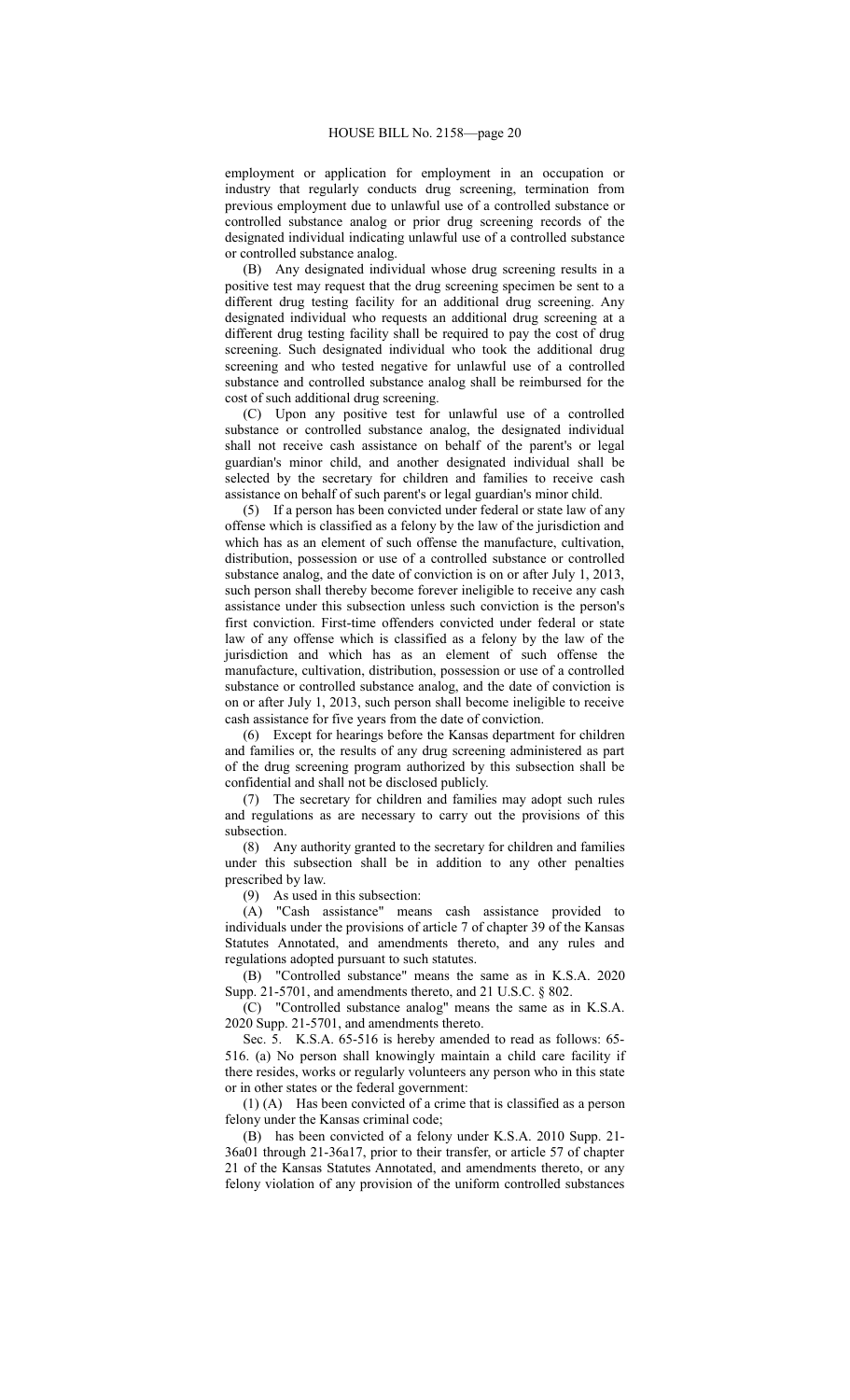act prior to July 1, 2009;

(C) has been convicted of any act that is described in articles 34, 35 or 36 of chapter 21 of the Kansas Statutes Annotated, prior to their repeal, or article 54, 55 or 56 of chapter 21 of the Kansas Statutes Annotated, or K.S.A. 2020 Supp. 21-6104, 21-6325, 21-6326, 21-6418 through 21-6422 or 21-6424, and amendments thereto, or been convicted of an attempt under K.S.A. 21-3301, prior to its repeal, or K.S.A. 2020 Supp. 21-5301, and amendments thereto, to commit any such act or been convicted of conspiracy under K.S.A. 21-3302, prior to its repeal, or K.S.A. 2020 Supp. 21-5302, and amendments thereto, to commit such act, or similar statutes of any other state or the federal government;

(D) has been convicted of any act that is described in K.S.A. 21- 4301 or 21-4301a, prior to their repeal, or K.S.A. 2020 Supp. 21-6401, and amendments thereto, or similar statutes of any other state or the federal government; or

(E) has been convicted of any act that is described in K.S.A. 21- 3718 or 21-3719, prior to their repeal, or K.S.A. 2020 Supp. 21-5812, and amendments thereto, or similar statutes of any other state or the federal government;

(2) *except as provided in subsection (b),* has been adjudicated a juvenile offender because of having committed an act that if done by an adult would constitute the commission of a felony and that is a crime against persons, is any act described in articles 34, 35 or 36 of chapter 21 of the Kansas Statutes Annotated, prior to their repeal, or article 54, 55 or 56 of chapter 21 of the Kansas Statutes Annotated, or K.S.A. 2020 Supp. 21-6104, 21-6325, 21-6326, 21-6418 through 21-6422 or 21-6424, and amendments thereto, or similar statutes of any other state or the federal government, or is any act described in K.S.A. 21-4301 or 21-4301a, prior to their repeal, or K.S.A. 2020 Supp. 21-6401, and amendments thereto, or similar statutes of any other state or the federal government;

(3) has been convicted or adjudicated of a crime that requires registration as a sex offender under the Kansas offender registration act, K.S.A. 22-4901 et seq., and amendments thereto, as a sex offender in any other state or as a sex offender on the national sex offender registry;

(4) has committed an act of physical, mental or emotional abuse or neglect or sexual abuse and who is listed in the child abuse and neglect registry maintained by the Kansas department for children and families pursuant to K.S.A. 2020 Supp. 38-2226, and amendments thereto, or any similar child abuse and neglect registries maintained by any other state or the federal government and:

(A) The person has failed to successfully complete a corrective action plan that had been deemed appropriate and approved by the Kansas department for children and families or requirements of similar entities in any other state or the federal government; or

(B) the record has not been expunged pursuant to rules and regulations adopted by the secretary for children and families or similar entities in any other state or the federal government;

(5) has had a child removed from home based on a court order pursuant to K.S.A. 2020 Supp. 38-2251, and amendments thereto, in this state, or a court order in any other state based upon a similar statute that finds the child to be deprived or a child in need of care based on a finding of physical, mental or emotional abuse or neglect or sexual abuse and the child has not been returned to the home or the child reaches majority before being returned to the home and the person has failed to satisfactorily complete a corrective action plan approved by the department of health and environment;

(6) has had parental rights terminated pursuant to the Kansas juvenile code or K.S.A. 2020 Supp. 38-2266 through 38-2270, and amendments thereto, or a similar statute of other states;

(7) has signed a diversion agreement pursuant to K.S.A. 22-2906 et seq., and amendments thereto, or an immediate intervention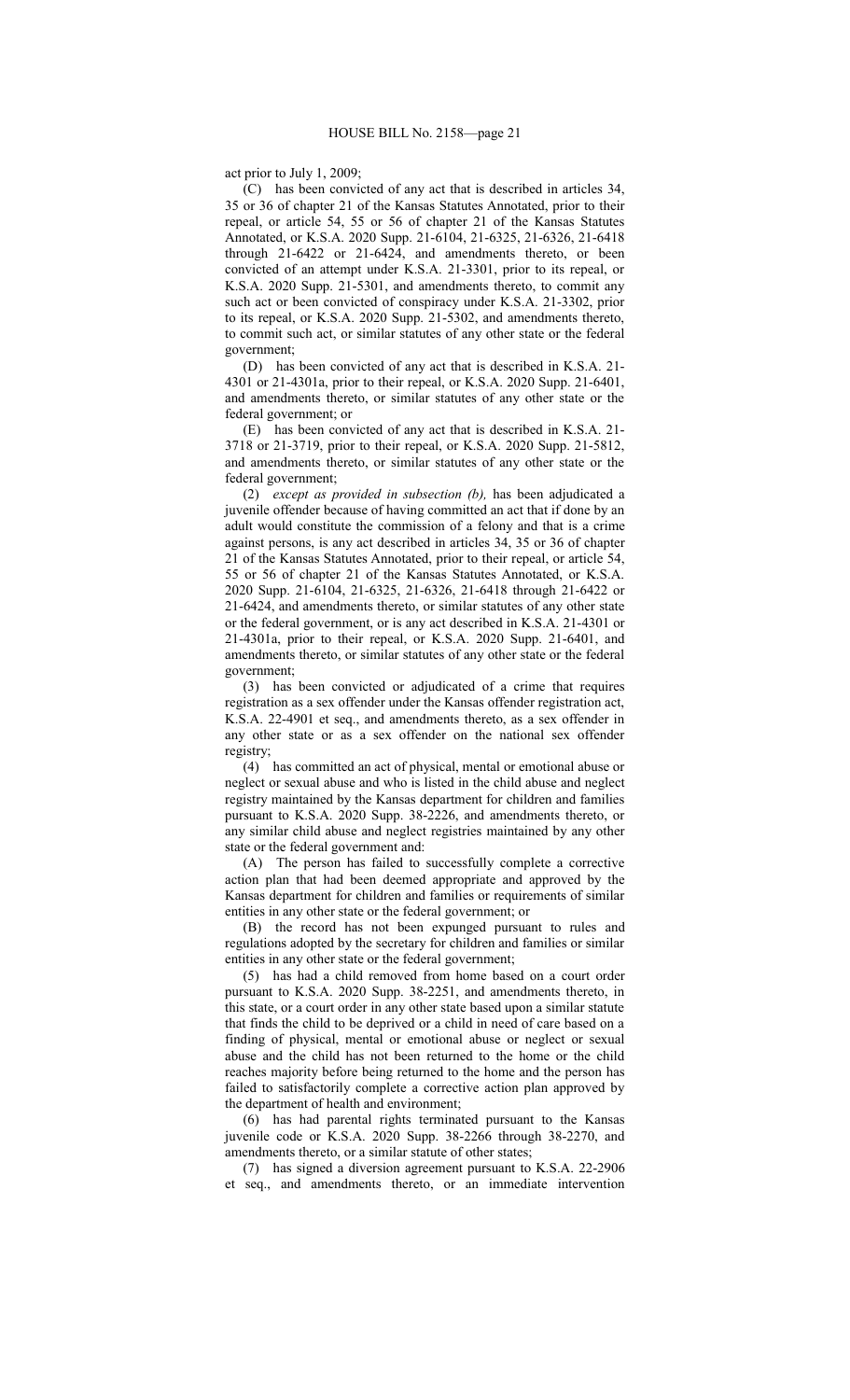agreement pursuant to K.S.A. 2020 Supp. 38-2346, and amendments thereto, involving a charge of child abuse or a sexual offense; or

(8) has an infectious or contagious disease.

*(b) If the secretary determines there is no safety concern, the secretary may license a family foster home, as defined in K.S.A. 38- 134, and amendments thereto, when a person who has been adjudicated as a juvenile offender for an offense described in subsection (a)(2):*

*(1) Was a child in the custody of the secretary and placed with such family foster home by the secretary;*

*(2) is 18 years of age or older;*

*(3) (A) maintains residence at such family foster home; or*

*(B) has been legally adopted by any person who resides at such family foster home; and* 

*(4) six months have passed since the date of adjudication.*

(b)*(c)* No person shall maintain a child care facility if such person has been found to be a person in need of a guardian or a conservator, or both, as provided in K.S.A. 59-3050 through 59-3095, and amendments thereto.

 $\left(\frac{e}{e}\right)$  Any person who resides in a child care facility and who has been found to be in need of a guardian or a conservator, or both, shall be counted in the total number of children allowed in care.

(d)*(e)* In accordance with the provisions of this subsection, the secretary of health and environment shall have access to any court orders or adjudications of any court of record, any records of such orders or adjudications, criminal history record information including, but not limited to, diversion agreements, in the possession of the Kansas bureau of investigation and any report of investigations as authorized by K.S.A. 2020 Supp. 38-2226, and amendments thereto, in the possession of the Kansas department for children and families or court of this state concerning persons working, regularly volunteering or residing in a child care facility. The secretary shall have access to these records for the purpose of determining whether or not the home meets the requirements of K.S.A. 59-2132, 65-503, 65-508 and 65-516, and amendments thereto.

(e)*(f)* In accordance with the provisions of this subsection, the secretary is authorized to conduct national criminal history record checks to determine criminal history on persons residing, working or regularly volunteering in a child care facility. In order to conduct a national criminal history check the secretary shall require fingerprinting for identification and determination of criminal history. The secretary shall submit the fingerprints to the Kansas bureau of investigation and to the federal bureau of investigation and receive a reply to enable the secretary to verify the identity of such person and whether such person has been convicted of any crime that would prohibit such person from residing, working or regularly volunteering in a child care facility. The secretary is authorized to use information obtained from the national criminal history record check to determine such person's fitness to reside, work or regularly volunteer in a child care facility.

 $(f)(g)$  Local and state law enforcement officers and agencies shall assist the secretary in taking and processing fingerprints of persons residing, working or regularly volunteering in a child care facility and shall release all records of adult convictions and nonconvictions and adult convictions or adjudications of another state or country to the department.

 $(g)(h)$  (1) The secretary shall adopt rules and regulations on or before January 1, 2019, to fix a fee for fingerprinting persons residing, working or regularly volunteering in a child care facility, as may be required by the department to reimburse the department for the cost of the fingerprinting.

(2) The secretary shall remit all moneys received from the fees established under this section to the state treasurer in accordance with the provisions of K.S.A. 75-4215, and amendments thereto. Upon receipt of each such remittance, the state treasurer shall deposit the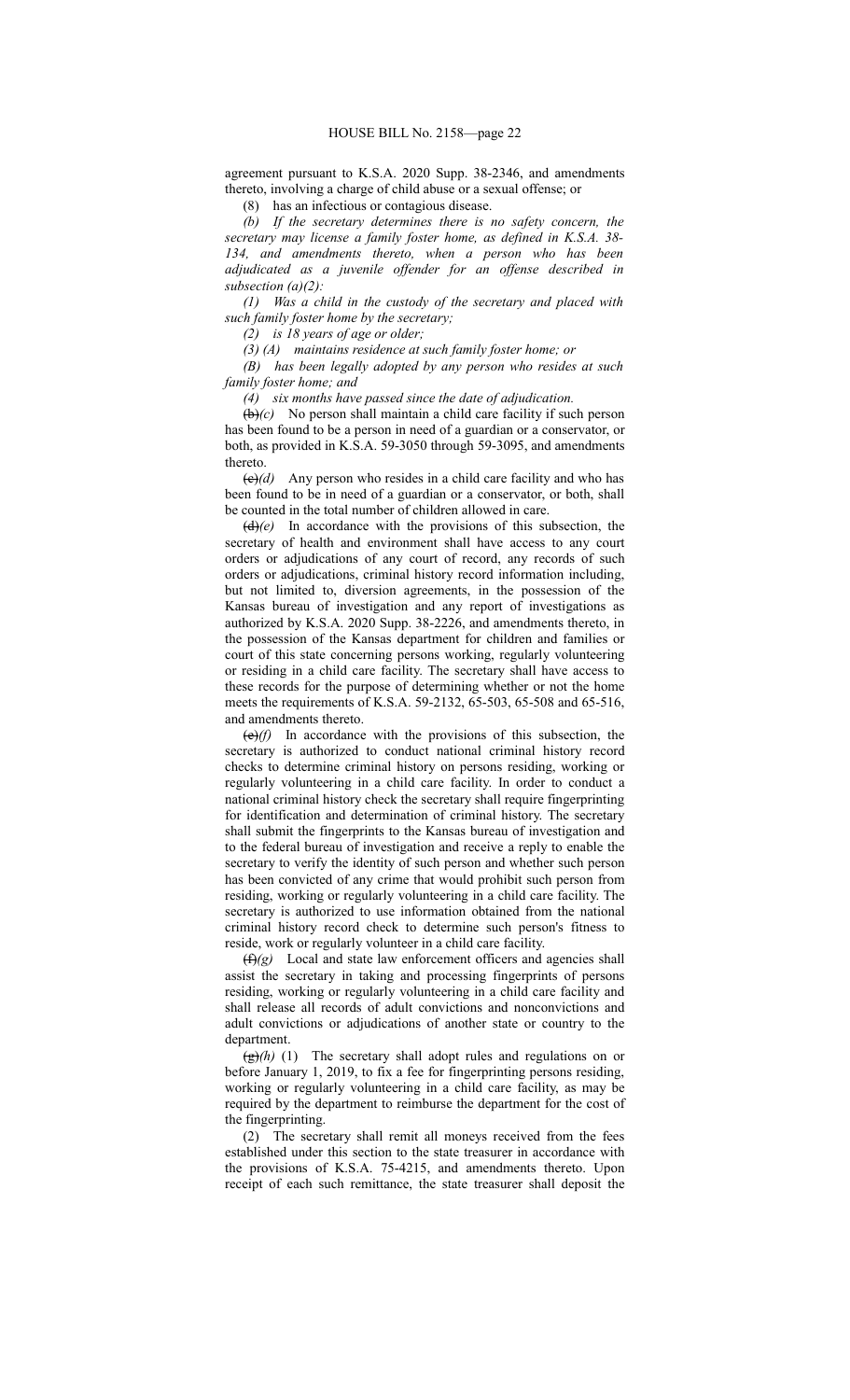entire amount in the state treasury to the credit of the child care criminal background and fingerprinting fund.

(h)*(i)* The child care criminal background and fingerprinting fund is hereby created in the state treasury to be administered by the secretary of health and environment. All moneys credited to the child care criminal background and fingerprinting fund shall be used to pay local and state law enforcement officers and agencies for the processing of fingerprints and criminal history background checks for the department. All expenditures from the child care criminal background and fingerprinting fund shall be made in accordance with appropriation acts upon warrants of the director of accounts and reports issued pursuant to vouchers approved by the secretary or by a person designated by the secretary.

 $(i)(j)$  The secretary shall notify the child care applicant or licensee, within seven days by certified mail with return receipt requested, when the result of the national criminal history record check or other appropriate review reveals unfitness specified in subsections (a)(1) through (8) with regard to the person who is the subject of the review.

 $\left(\frac{1}{i}\right)$  (k) No child care facility or the employees thereof, shall be liable for civil damages to any person refused employment or discharged from employment by reason of such facility's or home's compliance with the provisions of this section if such home acts in good faith to comply with this section.

 $(k)/l$  For the purpose of subsection (a)(3), a person listed in the child abuse and neglect central registry shall not be prohibited from residing, working or volunteering in a child care facility unless such person has:

(1) Had an opportunity to be interviewed and present information during the investigation of the alleged act of abuse or neglect; and

(2) been given notice of the agency decision and an opportunity to appeal such decision to the secretary and to the courts pursuant to the Kansas judicial review act.

 $(H)(m)$  In regard to Kansas issued criminal history records:

(1) The secretary of health and environment shall provide in writing information available to the secretary to each child placement agency requesting information under this section, including the information provided by the Kansas bureau of investigation pursuant to this section, for the purpose of assessing the fitness of persons living, working or regularly volunteering in a family foster home under the child placement agency's sponsorship.

(2) The child placement agency is considered to be a governmental entity and the designee of the secretary of health and environment for the purposes of obtaining, using and disseminating information obtained under this section.

(3) The information shall be provided to the child placement agency regardless of whether the information discloses that the subject of the request has been convicted of any offense.

(4) Whenever the information available to the secretary reveals that the subject of the request has no criminal history on record, the secretary shall provide notice thereof in writing to each child placement agency requesting information under this section.

(5) Any staff person of a child placement agency who receives information under this subsection shall keep such information confidential, except that the staff person may disclose such information on a need-to-know basis to:

(A) The person who is the subject of the request for information;

(B) the applicant or operator of the family foster home in which the person lives, works or regularly volunteers;

(C) the department of health and environment;

(D) the Kansas department for children and families;

(E) the department of corrections; and

(F) the courts.

(6) A violation of the provisions of subsection (l)(5) *paragraph (5)* shall be an unclassified misdemeanor punishable by a fine of \$100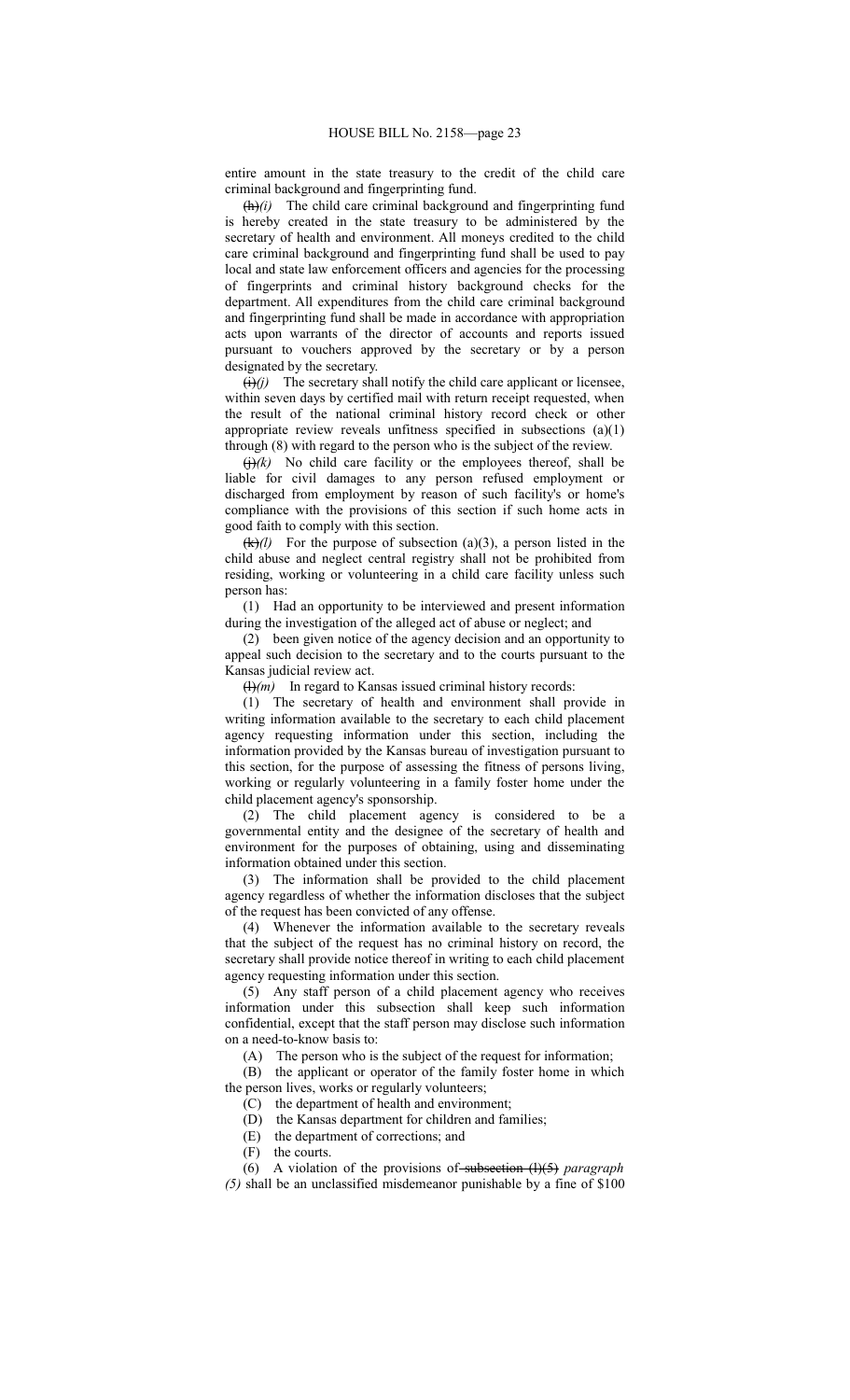for each violation.

(m)*(n)* No person shall maintain a day care facility unless such person is a high school graduate or the equivalent thereof, except where extraordinary circumstances exist, the secretary of health and environment may exercise discretion to make exceptions to this requirement. The provisions of this subsection shall not apply to any person who was maintaining a day care facility on the day immediately prior to July 1, 2010, or who had an application for an initial license or the renewal of an existing license pending on July 1, 2010.

Sec. 6. K.S.A. 75-5664 is hereby amended to read as follows: 75- 5664. (a) There is hereby established an advisory committee on trauma. The advisory committee on trauma shall be advisory to the secretary of health and environment and shall be within the division of public health of the department of health and environment as a part thereof.

(b) On July 1, 2001, the advisory committee on trauma inexistence immediately prior to July 1, 2001, is hereby abolished and a new advisory committee on trauma is created in accordance with this section. The terms of all members of the advisory committee on trauma in existence prior to July 1, 2001, are hereby terminated. On and after July 1, 2001, The advisory committee on trauma shall be composed of 24 members representing both rural and urban areas of the state appointed as follows:

(1) Two members shall be persons licensed to practice medicine and surgery appointed by the governor. At least 30 days prior to the expiration of terms described in this section, for each member to be appointed under this section, the Kansas medical society shall submit to the governor a list of three names of persons of recognized ability and qualification. The governor shall consider such list of persons in making appointments to the board under this paragraph.

(2) One member shall be licensed to practice osteopathic medicine appointed by the governor. At least 30 days prior to the expiration of the term of the member appointed under this section, the Kansas association of osteopathic medicine shall submit to the governor a list of three persons of recognized ability and qualification. The governor shall consider such list of persons in making appointments to the board under this paragraph.

(3) Three members shall be representatives of hospitals appointed by the governor. At least 30 days before the expiration of terms described in this section, for each member to be appointed under this section, the Kansas hospital association shall submit to the governor a list of three names of persons of recognized ability and qualification. The governor shall consider such list of persons in making appointments to the board under this paragraph.

(4) Two members shall be licensed professional nurses specializing in trauma care or emergency nursing appointed by the governor. At least 30 days before the expiration of terms described in this section, for each member to be appointed under this section, the Kansas state nurses association shall submit to the governor a list of three names of persons of recognized ability and qualification. The governor shall consider such list of persons in making appointments to the board under this paragraph.

(5) Two members shall be emergency medical service providers as defined in K.S.A. 65-6112, and amendments thereto, who are on the roster of an ambulance service permitted by the board of emergency medical services. At least 30 days prior to the expiration of one of these positions, the Kansas emergency medical services association shall submit to the governor a list of three persons of recognized ability and qualification. The governor shall consider such list of persons in making this appointment to the board. For the other member appointed under this section, at least 30 days prior to the expiration of the term of such member, the Kansas emergency medical technician association shall submit a list of three persons of recognized ability and qualification. The governor shall consider such list of persons in making appointments to the board under this paragraph.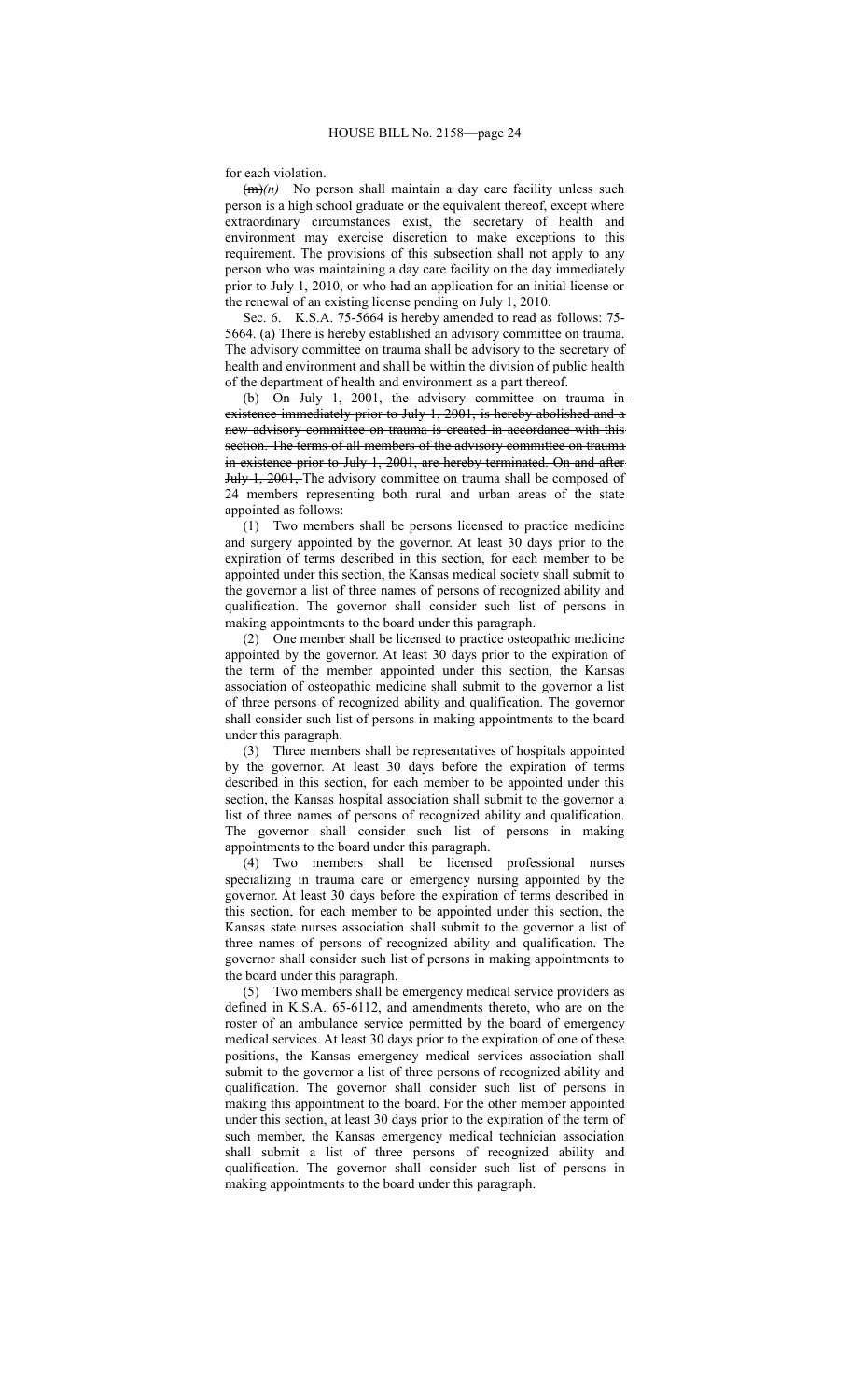(6) Two members shall be administrators of ambulance services, one rural and one urban, appointed by the governor. At least 30 days prior to the expiration of the terms of such members, the Kansas emergency medical services association and Kansas emergency medical technician association in consultation shall submit to the governor a list of four persons of recognized ability and qualification. The governor shall consider such list of persons in making this appointment to the board under this paragraph.

(7) Six members shall be representatives of regional trauma councils, one per council, appointed by the governor. At least 30 days prior to the expiration of one of these positions, the relevant regional trauma council shall submit to the governor a list of three persons of recognized ability and qualification. The governor shall consider such list of persons in making these appointments to the board.

(8) The secretary of health and environment or the secretary's designee of an appropriately qualified person shall be an ex officio representative of the department of health and environment.

(9) The chairperson of the emergency medical services board or the chairperson's designee shall be an ex officio member.

(10) Four legislators selected as follows shall be members: The chairperson and ranking minority member or their designees of the committee on health and human services of the house of representatives, and the chairperson and ranking minority member or their designees from the committee on public health and welfare of the senate shall be members.

(c) All members shall be residents of the state of Kansas. Particular attention shall be given so that rural and urban interests and geography are balanced in representation. Organizations that submit lists of names to be considered for appointment by the governor under this section shall insure that names of people who reside in both rural and urban areas of the state are among those submitted. At least one person from each congressional district shall be among the members. Of the members appointed under subsection *subsections* (b)(1) through (b)(7): Six shall be appointed to initial terms of two years; six shall be appointed to initial terms of three years; and six shall be appointed to initial terms of four years. Thereafter members shall serve terms of four years and until a successor is appointed and qualified. In the case of a vacancy in the membership of the advisory committee, the vacancy shall be filled for the unexpired term in like manner as that provided in subsection (b).

(d) The advisory committee shall meet quarterly and at the call of the chairperson or at the request of a majority of the members. At the first meeting of the advisory committee after July 1 each year, the members shall elect a chairperson and vice-chairperson who shall serve for terms of one year. The vice-chairperson shall exercise all of the powers of the chairperson in the absence of the chairperson.

(e) The advisory committee shall be advisory to the secretary of health and environment on all matters relating to the implementation and administration of this act.

(f) (1) Any meeting of the advisory committee or any part of a meeting of the advisory committee during which a review of incidents of trauma injury or trauma care takes place shall be conducted in closed session. The advisory committee and officers thereof when acting in their official capacity in considering incidents of trauma injury or trauma care shall constitute a peer review committee and peer review officers for all purposes of K.S.A. 65-4915, and amendments thereto.

(2) The advisory committee or an officer thereof may advise, report to and discuss activities, information and findings of the committee that relate to incidents of trauma injury or trauma care with the secretary of health and environment as provided in subsections (a) and (e) without waiver of the privilege provided by this subsection and K.S.A. 65-4915, and amendments thereto, and the records and findings of such committee or officer that are privileged under this subsection and K.S.A. 65-4915, and amendments thereto, shall remain privileged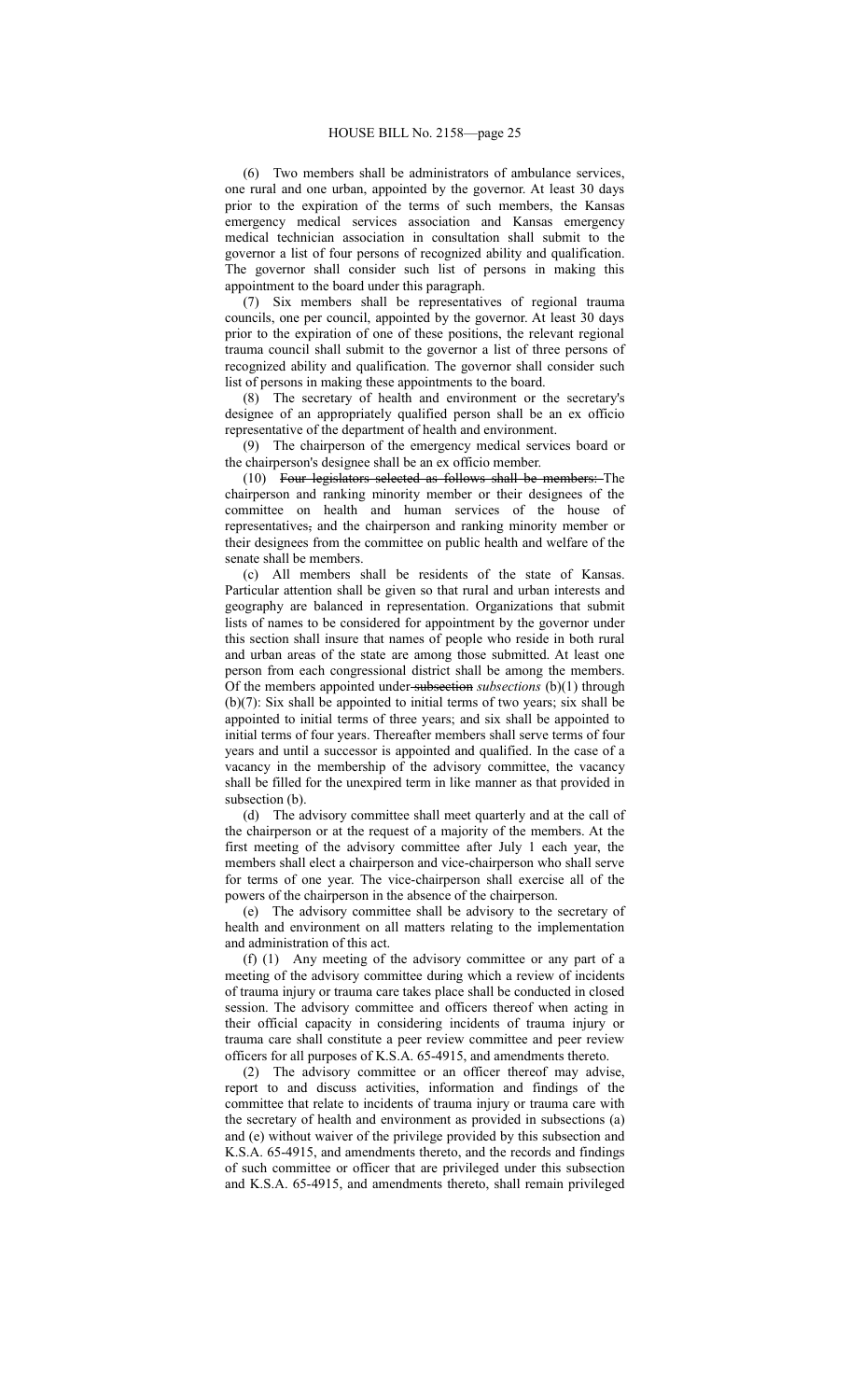as provided by this subsection and K.S.A. 65-4915, and amendments thereto<del>, prior to July 1, 2021</del>.

(3) The provisions of this subsection shall expire on July 1, 2021, unless the legislature reviews and reenacts this provision prior to July 1, 2021.

(g) Members of the advisory committee attending meetings of the advisory committee or attending a subcommittee of the advisory committee or other authorized meeting of the advisory committee shall not be paid compensation but shall be paid amounts provided in K.S.A. 75-3223(e), and amendments thereto.

Sec. 7. K.S.A. 75-5665 is hereby amended to read as follows: 75- 5665. (a) The secretary of health and environment, after consultation with and consideration of recommendations from the advisory committee, shall:

(1) Develop *Adopt* rules and regulations necessary to carry out the provisions of this act, including fixing, charging and collecting fees from trauma facilities to recover all or part of the expenses incurred in the designation of trauma facilities pursuant to subsection  $(f)$ *paragraph (6)*;

(2) develop a statewide trauma system plan including the establishment of regional trauma councils, using the 2001 Kansas EMS-Trauma Systems Plan study as a guide and not more restrictive than state law. The secretary shall ensure that each council consist of at least six members. Members of the councils shall consist of persons chosen for their expertise in and commitment to emergency medical and trauma services. Such members shall be chosen from the region and include prehospital personnel, physicians, nurses and hospital personnel involved with the emergency medical and trauma services and a representative of a county health department. The plan should:

(A) Maximize local and regional control over decisions relating to trauma care;

(B) minimize bureaucracy;

(C) adequately protect the confidentiality of proprietary and personal health information;

(D) promote cost effectiveness;

(E) encourage participation by groups affected by the system;

(F) emphasize medical direction and involvement at all levels of the system;

(G) rely on accurate data as the basis for system planning and development; and

(H) facilitate education of health care providers in trauma care;

(3) plan, develop and administer a trauma registry to collect and analyze data on incidence, severity and causes of trauma and other pertinent information which *that* may be used to support the secretary's decision-making and identify needs for improved trauma care;

(4) provide all technical assistance to the regional councils as necessary to implement the provisions of this act;

(5) collect data elements for the trauma registry that are consistent with the recommendations of the American college of surgeons committee on trauma and centers for disease control;

(6) designate trauma facilities by level of trauma care capabilities after considering the American college of surgeons committee on trauma standards and other states' standards except that trauma level designations shall not be based on criteria that place practice limitations on registered nurse anesthetists-which are not required by state law;

(7) develop a phased-in implementation schedule for each component of the trauma system, including the trauma registry, which *that* considers the additional burden placed on the emergency medical and trauma providers;

(8) develop standard reports to be utilized by the regional trauma councils and those who report data to the registry in performing their functions;

(9) assess the fiscal impact on all components of the trauma system, and thereafter recommend other funding sources for the trauma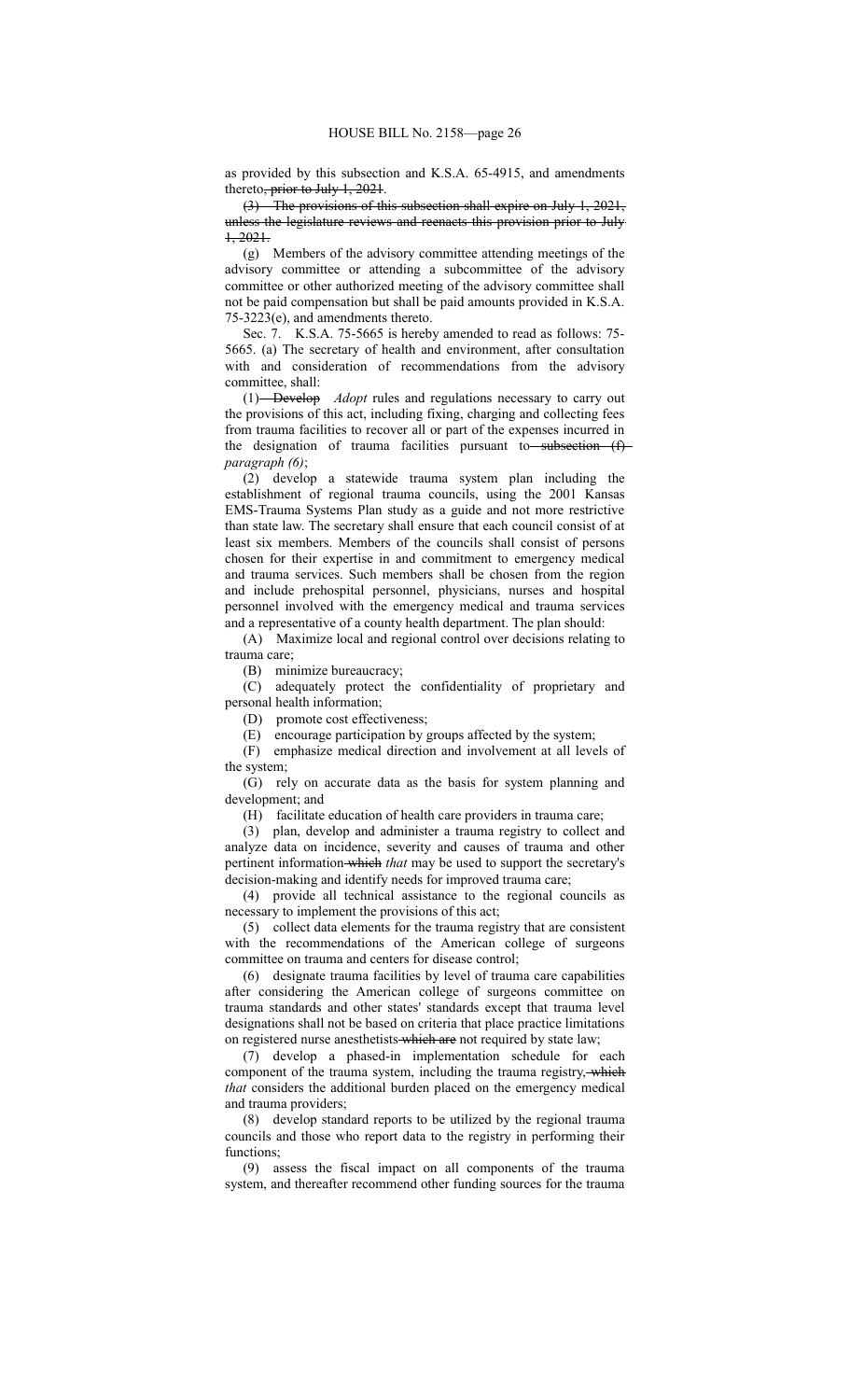system and trauma registry;

(10) prepare and submit an annual budget in accordance with the provisions of this act. Such budget shall include costs for the provision of technical assistance to the regional trauma councils and the cost of developing and maintaining the trauma registry and analyzing and reporting on the data collected; and

(11) enter into contracts as deemed necessary to carry out the duties and functions of the secretary under this act.

(b) (1) Any meeting of a regional trauma council or any part of a meeting of such a council during which a review of incidents of trauma injury or trauma care takes place shall be conducted in closed session. A regional trauma council and the officers thereof when acting in their official capacity in considering incidents of trauma injury or trauma care shall constitute a peer review committee and peer review officers for all purposes of K.S.A. 65-4915, and amendments thereto.

(2) A regional trauma council or an officer thereof may advise, report to and discuss activities, information and findings of the council which *that* relate to incidents of trauma injury or trauma care with the secretary of health and environment and make reports as provided in this section without waiver of the privilege provided by this subsection and K.S.A. 65-4915, and amendments thereto, and the records and findings of such council or officer which *that* are privileged under this subsection and K.S.A. 65-4915, and amendments thereto, shall remain privileged as provided by this subsection and K.S.A. 65-4915, and amendments thereto.

(3) The provisions of this subsection shall expire on July 1, 2021, unless the legislature reviews and reenacts this provision prior to July 1, 2021.